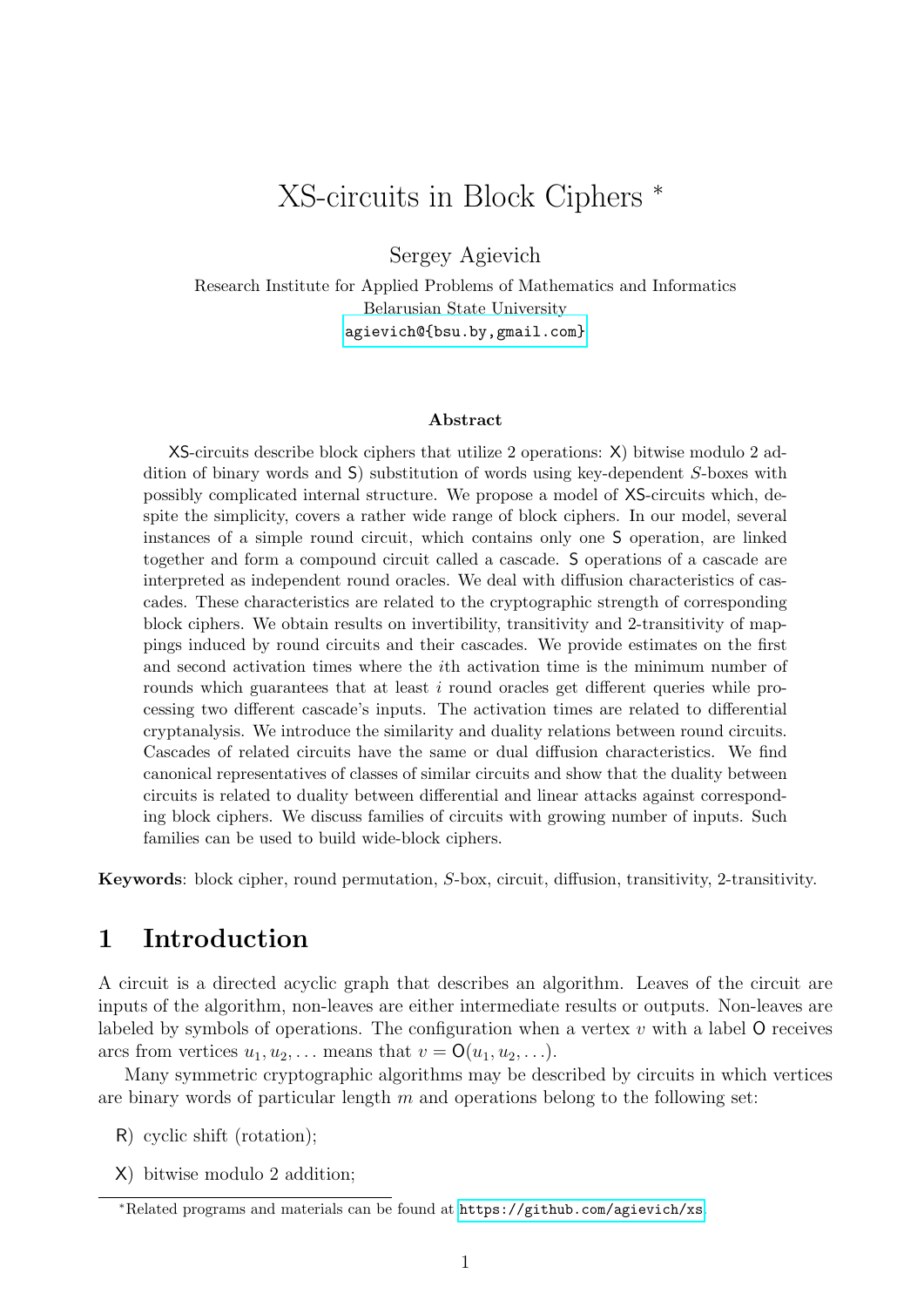- A) addition of words as integers modulo  $2^m$ ;
- L) bitwise logical AND and OR;
- M) multiplication of words as elements of the field of order  $2^m$ ;
- S) substitution of words with preservation of their length  $m$ .

Here R and S are unary operations, they are parametrized by a shift value and a substitution rule respectively. All other operations are binary. For small  $m$ , the operation S is usually implemented using so-called table S-boxes through table lookup.

Different combinations of operations give different types of circuits. Some of them, for example, circuits of types ARX and LRX, have gained much attention in the last decade. In the circuits mentioned, the operation S is intentionally not used to avoid table lookup. That is because in modern processors the time of lookup may depend on the sequence of lookup queries and this dependence forms the basis for mounting timing attacks. But S should not only mean table S-boxes. The operation S may represent a complex cryptographic transformation, possibly constructed using another circuit with a smaller length of processing words. The internal circuit of S can be of type ARX or LRX and, therefore, be protected against timing attacks.

The simplest nontrivial circuits with the operation S are the circuits of type XS. They describe, for example, Feistel ciphers or encryption modes like CBC. In the first case, S is instantiated by round functions with (in general) different round keys. In the second case, S is itself a block cipher with some fixed key.

The examples above are typical. In these examples, S describes a key-dependent and therefore a priori secret transformation. Following the cryptographic tradition, we say that S is instantiated by an *oracle S*: its response  $v = S(u)$  to a query u can be determined only by querying.

In most cases below we require that  $S$  is bijective. Responses of such an oracle are weakly connected with each other:  $S$  returns different  $v$  when processing different  $u$ . That is the only a priori information on responses. For bijective S, we allow access to the inverse oracle  $S^{-1}$ which on a query  $v$  gives a response  $u$ .

If a circuit contains several operations S, then they may be instantiated by independent oracles  $S_1, S_2, \ldots$  or by multiple identical instances of a single oracle S. Feistel ciphers are described by circuits of the first type (call them *inhomogeneous*), encryptions modes by circuits of the second type (homogeneous).

A circuit of a block cipher usually contains multiple identical parts connected consecutively. These parts represent round permutations of the cipher. Further we consider the simplest round circuits which contain only one S operation. In Section [2](#page-2-0) we provide a matrix model of such circuits. Similar models were proposed in [\[1,](#page-23-0) [3,](#page-23-1) [4,](#page-23-2) [16\]](#page-24-0). Our model is more rigorous, and due to this fact we obtain more targeted and precise results. In Section [4](#page-6-0) we introduce cascades, that is, inhomogeneous compositions of round circuits. Sections [5,](#page-8-0) [6,](#page-10-0) [8](#page-17-0) deal with diffusion characteristics of cascades. These characteristics are related to cryptographic strength of corresponding block ciphers. Sections [7](#page-13-0) and [9](#page-19-0) are devoted to the similarity and duality relations between round circuits. Cascades of related circuits have the same or dual diffusion characteristics. We find canonical representatives of classes of similar circuits and show that duality between circuits is related to duality between differential and linear attacks against corresponding block ciphers. In Section [10](#page-21-0) we discuss families of circuits with growing number of inputs. Such families can be used to build wide-block ciphers.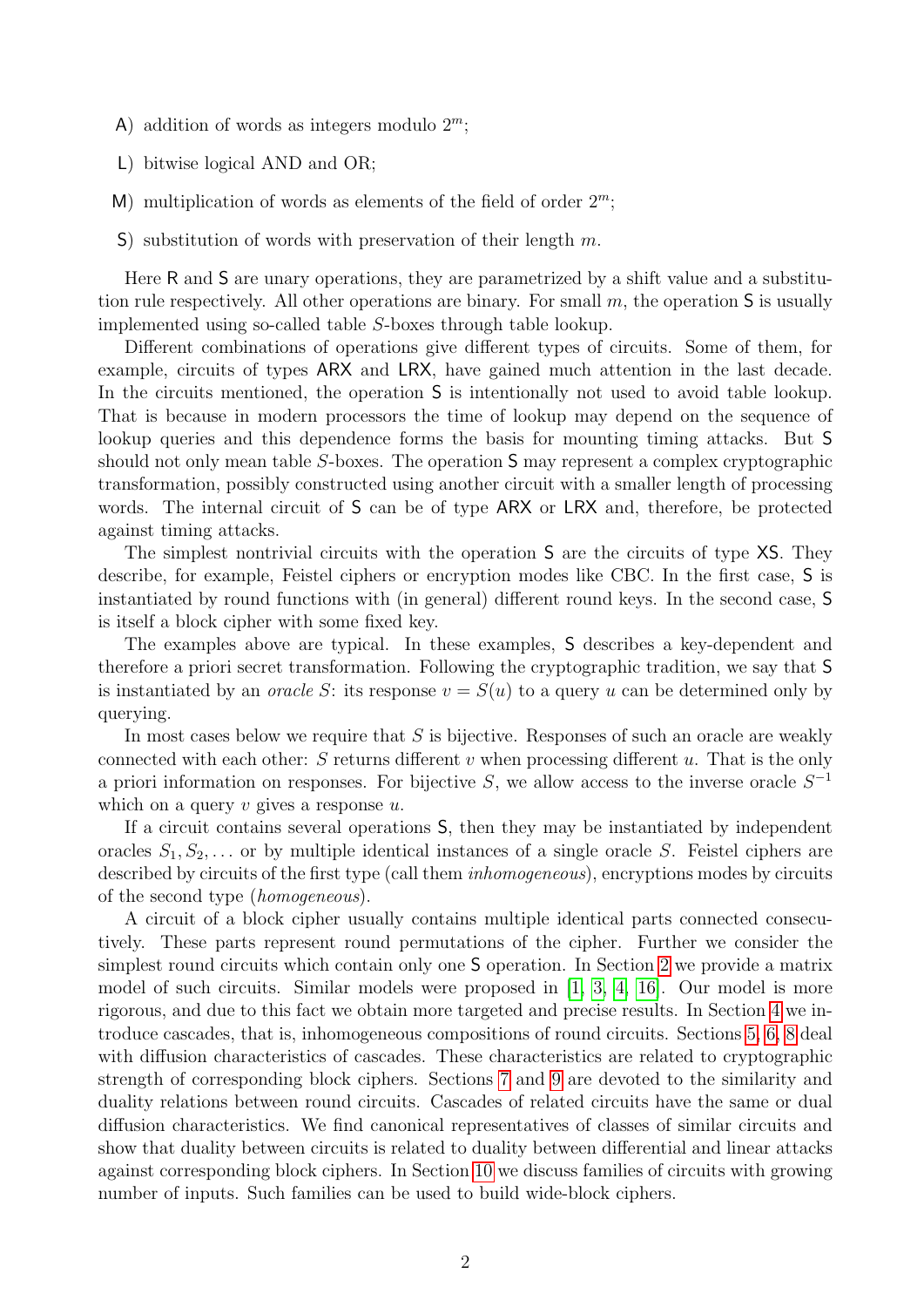As a final remark, there is only one step from XS- to XMS-circuits. A circuit of the latter type is used, for example, in the AES block cipher. Usually XMS-circuits are classified as XLS where L stands not for logical operations but for linear transformations over tuples of underlying words. Actually, these transformations are described by circuits of type XM, so the overall XLS-circuit indeed has type XMS in our notations. It is interesting that XMScircuits are also extensively used in message authentication algorithms like GCM [\[18\]](#page-24-1). In these algorithms, S is a block cipher with a fixed key (the homogeneous case).

#### <span id="page-2-0"></span>2 Preliminaries

Consider a circuit with the same number n of inputs and outputs. Call n its *dimension*. Let  $x_1, \ldots, x_n$  be inputs and  $y_1, \ldots, y_n$  be outputs. They are binary words of length m which we interpret as elements of the field  $\mathbb{F}_{2^m}$ . In most cases, the specific value of m does not matter, so we usually write F instead of  $\mathbb{F}_{2^m}$ . Arrange inputs and outputs into the vectors  $x = (x_1, \ldots, x_n)$  and  $y = (y_1, \ldots, y_n)$ .

Elements of  $F$  can be added together using the operation  $X$  and substituted separately using the operation S. To simplify notations for sums, we multiply each potential summand by zero or unity of the field  $F$  and sum all the resulting products. Multiplication by 1 means inclusion into the sum, multiplication by 0 means exclusion.

We call the number of S operations used in the circuit its S-complexity. Further we concentrate mainly on the circuits of S-complexity 1. From these simplest circuits a circuit of arbitrary complexity can be constructed.

For each instantiation of its S operations, the circuit induces a mapping  $F^n \to F^n$ :  $x \mapsto y$ . We are mainly interested in such a circuit that all these mappings are invertible. Two circuits of the same S-complexity are equivalent if their mappings are necessarily identical under identical instantiations. Among all pairwise equivalent circuits, find one which contains the minimum number of X operations. Call this number the X-complexity and assign it to all circuits of the equivalence class.

A circuit of dimension n and S-complexity 1 can be described by three parameters: a column vector  $a = (a_1, \ldots, a_n)^T$ , a matrix  $B = (b_{ij}), i, j = 1, \ldots, n$ , and a row vector  $c =$  $(c_1, \ldots, c_n)$ . Coordinates of the vectors and elements of the matrix belong to the set  $\{0,1\} \subset$  $F$ . Despite binarity,  $a$ ,  $B$  and  $c$  can be used in operations with arbitrary vectors and matrices over  $F$ .

The parameters  $(a, B, c)$  and an oracle S, some instantiation of S, describe the following mapping  $x \mapsto y$ :

- 1)  $u \leftarrow a_1x_1 + a_2x_2 + \ldots + a_nx_n;$
- 2)  $v \leftarrow S(u)$ ;
- 3) for  $i = 1, ..., n$ :  $y_i \leftarrow b_{1i}x_1 + b_{2i}x_2 + ... + b_{ni}x_n + c_i v$ .

Denote this mapping by  $(a, B, c)[S]$ . It may be written in the matrix form:

$$
(a, B, c)[S](x) = xB + S(xa)c.
$$

Let us exclude from consideration zero vectors  $a$  and  $c$ , because with them the S-complexity actually reduces to 0. Indeed, if  $a = 0$  then S gets only one (zero) query, and if  $c = 0$  then S is not queried at all.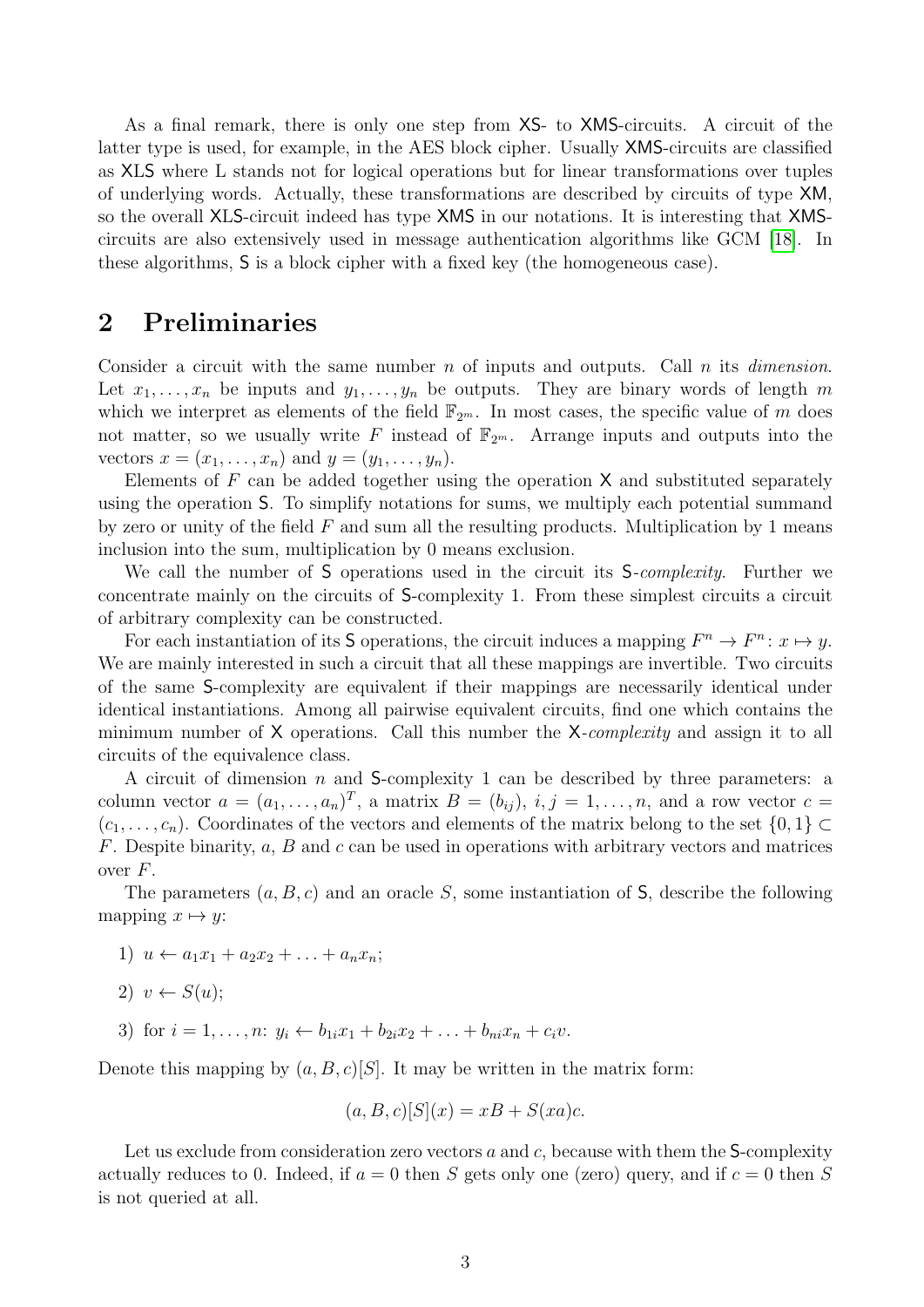It is convenient to encode the parameters  $(a, B, c)$  by the matrix

$$
\begin{pmatrix} B & a \\ c & 0 \end{pmatrix} = \begin{pmatrix} b_{11} & b_{12} & \dots & b_{1n} & a_1 \\ b_{21} & b_{22} & \dots & b_{2n} & a_2 \\ \dots & \dots & \dots & \dots & \dots \\ b_{n1} & b_{n2} & \dots & b_{nn} & a_n \\ c_1 & c_2 & \dots & c_n & 0 \end{pmatrix}
$$

.

Call it the extended matrix of the circuit. In Table [1](#page-4-0) we provide extended matrices of some well-known circuits.

In each column of an extended matrix there is at least one unity (otherwise, either the corresponding circuit zeroizes some output coordinate or  $a = 0$ ). Under direct implementation of the extended matrix, each next unity in the column requires an extra X addition. From here we obtain the upper bound on the X-complexity of  $(a, B, c)$ : the number of unities in its extended matrix minus the number of columns.

Returning to Table [1,](#page-4-0) the Feistel, GFN1, Matsui and SkipjackX circuits all have X-complexity 1. The X-complexity of LaiMassey, SMS4 and MARS3 is equal to 3.

#### 3 Invertibility

We have agreed to concentrate on circuits that induce invertible mappings. Let us give a formal definition.

**Definition 1.** A circuit  $(a, B, c)$  with nonzero a and c is *invertible* if the corresponding mapping  $(a, B, c)[S]$  is invertible for any bijective oracle S over any field  $F = \mathbb{F}_{2^m}$ .

<span id="page-3-0"></span>**Theorem 1.** A circuit  $(a, B, c)$  of dimension n is invertible if and only if one of the following cases holds:

- 1. The matrix B is invertible and  $cB^{-1}a = 0$ .
- 2. The matrices B,  $(B \ a)$  and  $\binom{B}{c}$  have ranks  $n-1$ , n and n respectively.

In the second case, the extended matrix of the circuit is invertible.

Proof. Let us consider 2 cases: B is invertible or not.

1. Let B be invertible. Then  $yB^{-1} = x + S(xa)cB^{-1}$  and  $yB^{-1}a = xa + S(xa)cB^{-1}a$ . 1.1. If  $cB^{-1}a \neq 0$  then

$$
xa + S(xa) = yB^{-1}a.
$$

For the circuit to be invertible it is necessary that for any  $v = yB^{-1}a$  there exists a solution  $u =$ xa of the equation  $u + S(u) = v$ . But the mapping  $u \mapsto u + S(u)$  can be non-bijective (that is, S may not be a complete mapping), and the target equation may not have solutions for a certain v.

1.2. If  $cB^{-1}a = 0$  then  $xa = yB^{-1}a$  and inversion is defined by the equation

$$
x = yB^{-1} + S(yB^{-1}a)cB^{-1}.
$$

2. Let B be non-invertible. To determine x from  $y = xB + S(xa)c$  it is necessary to get the response  $S(xa)$  of S. This response can be obtained either directly from y or indirectly by determining xa from y and then using the query xa to S.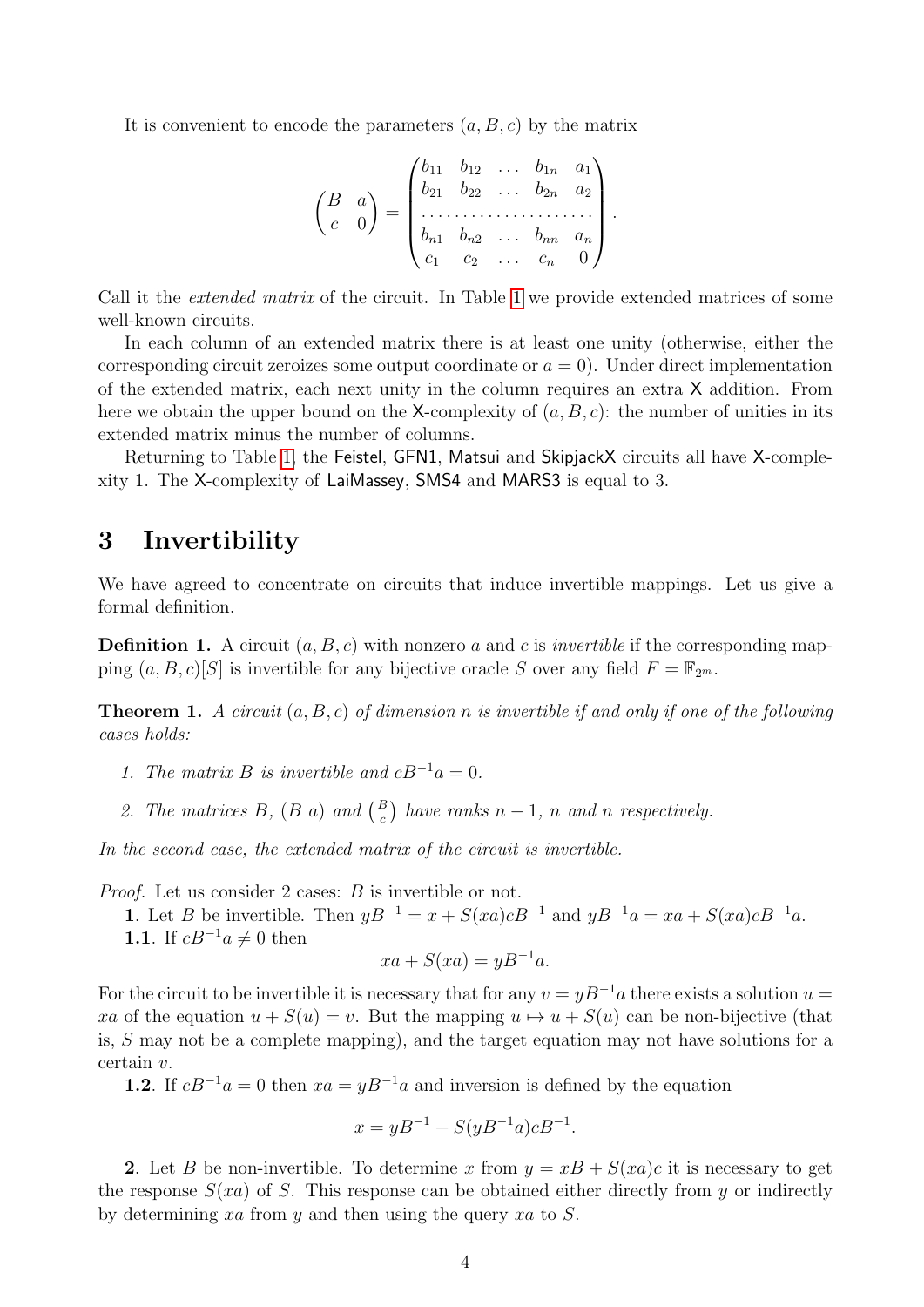| Circuit   | Extended matrix                                                                                                                                                                                                                                                                                                                                                                                  | Comments                                                                                                                                                                                            |
|-----------|--------------------------------------------------------------------------------------------------------------------------------------------------------------------------------------------------------------------------------------------------------------------------------------------------------------------------------------------------------------------------------------------------|-----------------------------------------------------------------------------------------------------------------------------------------------------------------------------------------------------|
| Feistel   | $1^{\circ}$<br>$\mathbf{1}$<br>$\overline{0}$<br>$\theta$<br>$\overline{0}$<br>1<br>$\theta$<br>$\boldsymbol{0}$<br>1                                                                                                                                                                                                                                                                            | Used in the Lucifer and DES block ciphers which were<br>developed under the direction of H. Feistel [11].                                                                                           |
| LaiMassey | $1^{\circ}$<br>$\theta$<br>1<br>$\mathbf{1}$<br>$\mathbf{1}$<br>$\overline{0}$<br>$\mathbf{1}$<br>$\boldsymbol{0}$<br>1                                                                                                                                                                                                                                                                          | Used by Lai X. and J. Massey in the IDEA block ci-<br>pher $[13]$ .                                                                                                                                 |
| Matsui    | $\overline{1}$<br>$\overline{0}$<br>$\overline{0}$<br>$\mathbf{1}$<br>$\theta$<br>1<br>$\mathbf{1}$<br>$\theta$<br>$\theta$                                                                                                                                                                                                                                                                      | Used by M. Matsui in the MISTY2 block cipher [17].                                                                                                                                                  |
| SkipjackA | $\overline{0}$<br>$\theta$<br>$1^{\circ}$<br>$\overline{0}$<br>0<br>$\boldsymbol{0}$<br>$\theta$<br>$\mathbf{1}$<br>$\theta$<br>0<br>$\,1\,$<br>$\overline{0}$<br>$\theta$<br>$\theta$<br>0<br>$\theta$<br>$\overline{0}$<br>$\boldsymbol{0}$<br>1<br>$\theta$<br>$\theta$<br>$\overline{0}$<br>$\mathbf{1}$<br>$\theta$<br>1                                                                    | Used in the Skipjack block cipher [19]. Describes its first<br>and third 8-round cascades.                                                                                                          |
| SkipjackB | $\mathbf{1}$<br>$\overline{0}$<br>$1^{\circ}$<br>$\overline{0}$<br>$\overline{0}$<br>$\theta$<br>$\mathbf{1}$<br>$\theta$<br>$\overline{0}$<br>$\theta$<br>$\mathbf{1}$<br>$\overline{0}$<br>$\overline{0}$<br>$\overline{0}$<br>$\theta$<br>$\theta$<br>$\overline{0}$<br>$\overline{0}$<br>1<br>$\overline{0}$<br>$\boldsymbol{0}$<br>$\theta$<br>$\mathbf{1}$<br>$\boldsymbol{0}$<br>$\theta$ | Describes the second and forth 8-round cascades of Skip-<br>jack.                                                                                                                                   |
| MARS3     | $\mathbf{1}$<br>$1^{\circ}$<br>$\overline{0}$<br>$\overline{0}$<br>0<br>$\theta$<br>$\theta$<br>$\theta$<br>$\overline{0}$<br>1<br>$\theta$<br>$\theta$<br>$\mathbf{1}$<br>$\theta$<br>0<br>$\mathbf{1}$<br>$\overline{0}$<br>$\theta$<br>$\theta$<br>0<br>$\boldsymbol{0}$<br>$\theta$<br>$\mathbf{1}$<br>1<br>$\mathbf{1}$                                                                     | Used in the MARS block cipher $[6]$ . In the specification of<br>MARS the circuit is called the type-3 Feistel network. We<br>modify the original circuit by replacing two operations A<br>by $X$ . |
| SMS4      | $\mathbf{1}$<br>$\overline{0}$<br>$\left 0\right\rangle$<br>$\overline{0}$<br>0<br>$\theta$<br>$\mathbf{1}$<br>$\overline{0}$<br>1<br>$\overline{0}$<br>$\theta$<br>$\mathbf{1}$<br>$\overline{0}$<br>0<br>$\mathbf{1}$<br>$\theta$<br>$\mathbf{1}$<br>0<br>$\theta$<br>0                                                                                                                        | Used in the SMS4 block cipher $[10]$ .                                                                                                                                                              |
| GFN1      | $\ldots$ 0 1 1<br>$\overline{0}$<br>$\begin{array}{cccccc} 0 & \ldots & 0 & 0 & 0 \\ 1 & \ldots & 0 & 0 & 0 \end{array}$<br>$\mathbf{1}$<br>$\boldsymbol{0}$<br>$\overline{0}$<br>$0 \ldots 1 \; 0 \; 0$<br>$\begin{matrix} 0 & \dots & 0 & 0 & 0 \end{matrix}$                                                                                                                                  | The generalization of Feistel to an arbitrary dimension.<br>Introduced in [24] under the name Generalized Feistel Net-<br>work of type 1.                                                           |
| SkipjackG | $0 \ldots 0 0$<br>$\sqrt{0}$<br>1<br>$\begin{array}{cccccc} 0 & \ldots & 0 & 0 & 0 \\ 1 & \ldots & 0 & 0 & 0 \end{array}$<br>$\mathbf{1}$<br>$\boldsymbol{0}$<br>$\overline{0}$<br>$0 \ldots 1 \quad 0 \quad 0$<br>$0 \ldots 0 1 0$                                                                                                                                                              | The generalization of the Skipjack circuits to an arbitrary<br>dimension. Proposed in $[22]$ .                                                                                                      |

<span id="page-4-0"></span>Table 1: Extended matrices of XS-circuits of S-complexity 1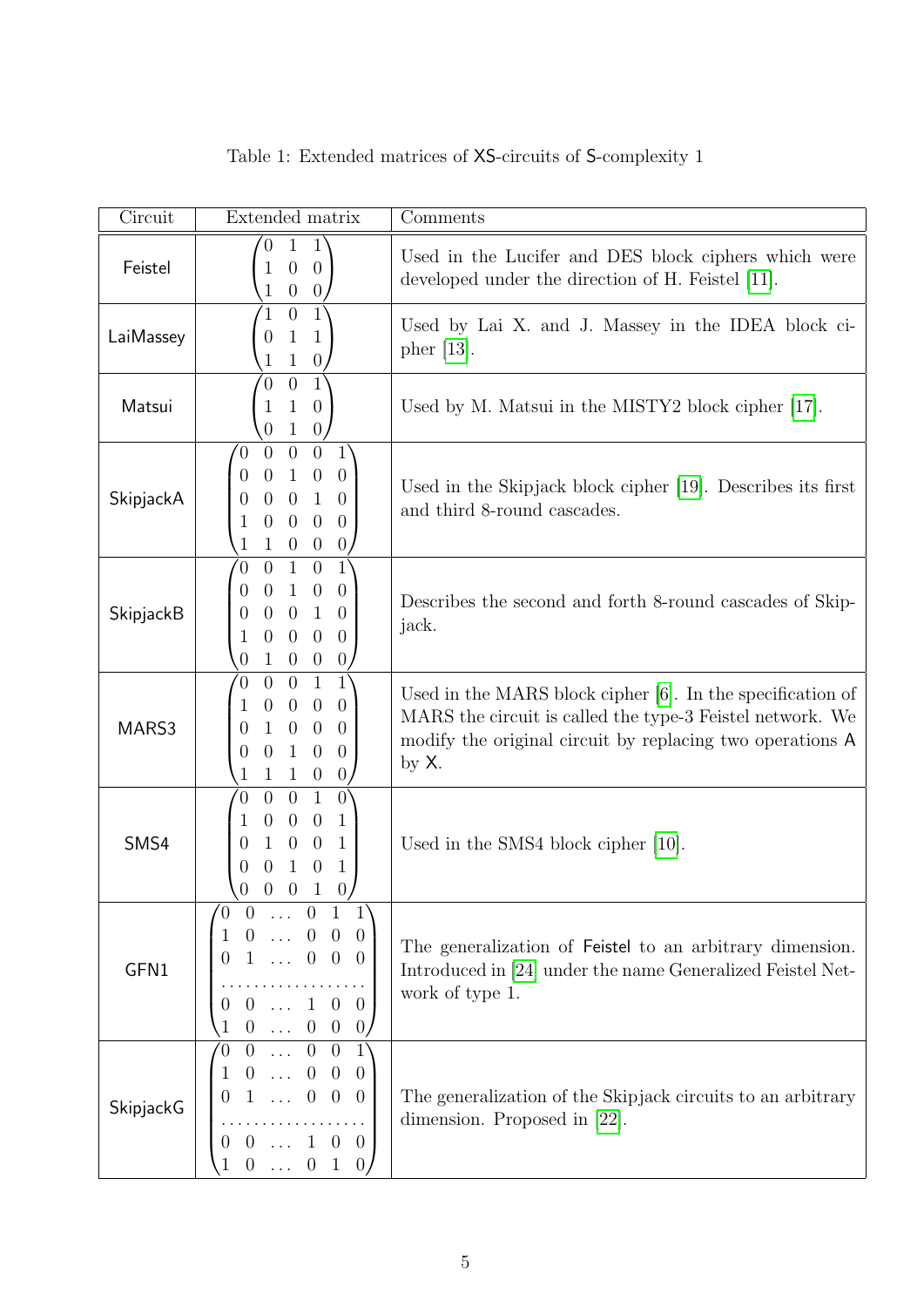**2.1**. To determine xa from y there must exist a row vector  $\alpha \in F^n$  such that  $B\alpha = a$ ,  $c\alpha = 0$  and consequently  $xa = y\alpha$ . After determining  $u = xa$  we can find  $v = S(u)$  and obtain the equation  $x(B \t a) = (y+vc, u)$  in x. This equation can have more than one solution since the matrix (B a) does not have full rank. Indeed, B is not invertible and  $a = B\alpha$  is a linear combination of columns of B.

**2.2.** Suppose that  $S(xa)$  can be determined by y. Then  $\alpha$  has to satisfy the equations  $B\alpha = 0$  and  $c\alpha = 1$  which can be used to calculate  $v = S(xa) = y\alpha$  and  $u = xa$  $S^{-1}(v)$ . After determining u, we again obtain the equation  $x(B \mid a) = (y+vc, u)$ . In order that this equation has a unique solution, the matrix  $(B \ a)$  has to have full rank. If rank $(B \ a) = n$ then rank  $B = n - 1$ . Therefore, all nonzero row vectors  $\beta \in F^n$  such that  $B\beta = 0$  are collinear to  $\alpha$ . Since  $c\alpha = 1$  and consequently  $c\beta \neq 0$ , rank  $\binom{B}{c} = n$ .

**3.** If rank  $B = n - 1$  and rank  $(B \ a) = \text{rank} \begin{pmatrix} B \\ c \end{pmatrix} = n$  then the extended matrix  $\begin{pmatrix} B & a \\ c & 0 \end{pmatrix}$  has full rank. Indeed, none of the rows of  $(B \ a)$  can be expressed as a linear combination of other rows. In case the row  $(c\ 0)$  is a linear combination of rows of  $(B\ a)$ , the vector c is a linear combination of rows of B. But it contradicts the fact that  $\binom{B}{c}$  has full rank.

We refer the circuits which correspond to the different cases of Theorem [1](#page-3-0) as circuits of type I and type II respectively. From the proof above it follows that a type I circuit is invertible even if its oracle S is not bijective. In Table [1](#page-4-0) only the  $\mathsf{Skip}$  jackX and Matsui circuits are of type II.

**Theorem 2.** For an invertible circuit  $(a, B, c)$  with an oracle S the inverse mapping  $(a, B, c)[S]^{-1}$  is again determined by an XS-circuit of S-complexity 1. This inverse circuit is defined as follows:

- 1. In the first case of Theorem [1](#page-3-0) the inverse circuit uses the same oracle S and its description is  $(B^{-1}a, B^{-1}, cB^{-1}).$
- 2. In the second case of Theorem [1](#page-3-0) the inverse circuit uses the inverse oracle  $S^{-1}$  and its extended matrix is inverse of the extended matrix of  $(a, B, c)$ .

Proof. Let us continue the previous proof. The inverse circuit of the first case was already described in clause 1.2. Consider the second case.

The left bottom element of the inverted extended matrix must be 0:

$$
\begin{pmatrix} B & a \\ c & 0 \end{pmatrix}^{-1} = \begin{pmatrix} D & \alpha \\ \gamma & 0 \end{pmatrix}.
$$

Indeed, otherwise  $B\alpha = a$  which contradicts the fact that  $(B \ a)$  has full rank.

Return to the equation  $x(B \t a) = (y + vc, u)$  of clause 2.2. Multiplying both parts of this equation by the matrix  $\begin{pmatrix} D \\ D \end{pmatrix}$  $\binom{D}{\gamma}$  we obtain

$$
x = yD + vcD + u\gamma.
$$

The required result follows from the fact that  $cD = 0$  and  $u = S^{-1}(v) = S^{-1}(y\alpha)$ .

Further we denote the inverse of a circuit  $(a, B, c)$  by  $(a, B, c)^{-1}$ .

<span id="page-5-0"></span>**Example 1.** The matrix B of the GFN1 circuit is a special circulant: multiplication of a row (column) vector on the right (left) by B causes left (right) cyclic shift of the vector. The matrix  $B^{-1}$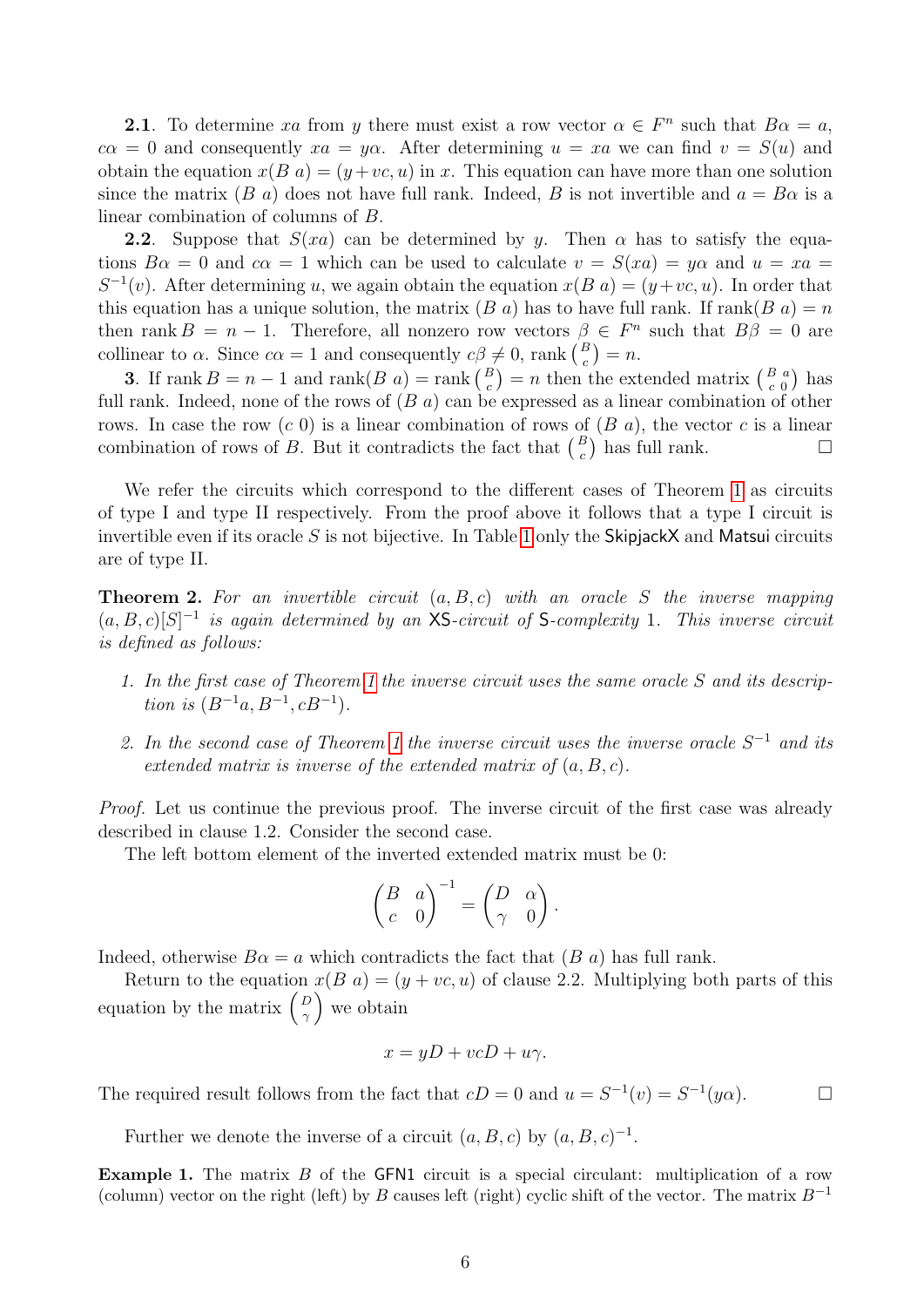induces cyclic shifts in the reverse direction. Therefore, the extended matrix  $\begin{pmatrix} B^{-1} & B^{-1}a \\ c & D^{-1} & 0 \end{pmatrix}$  $cB^{-1}$  0  $\big)$  of GFN1<sup>-1</sup> has the form

$$
\begin{pmatrix}\n0 & 1 & 0 & \dots & 0 & 0 \\
0 & 0 & 1 & \dots & 0 & 0 \\
\vdots & \vdots & \vdots & \ddots & \vdots & \vdots \\
0 & 0 & 0 & \dots & 1 & 0 \\
1 & 0 & 0 & \dots & 0 & 1 \\
0 & 1 & 0 & \dots & 0 & 0\n\end{pmatrix}
$$

.

The extended matrix of  $\mathsf{SkipjackG}^{-1}$ :

$$
\begin{pmatrix} 0 & 0 & \dots & 0 & 0 & 1 \\ 1 & 0 & \dots & 0 & 0 & 0 \\ 0 & 1 & \dots & 0 & 0 & 0 \\ \vdots & \vdots & \vdots & \ddots & \vdots & \vdots & \vdots \\ 0 & 0 & \dots & 1 & 0 & 0 \\ 1 & 0 & \dots & 0 & 1 & 0 \end{pmatrix}^{-1} = \begin{pmatrix} 0 & 1 & 0 & \dots & 0 & 0 \\ 0 & 0 & 1 & \dots & 0 & 0 \\ \vdots & \vdots & \vdots & \ddots & \vdots & \vdots \\ 0 & 0 & 0 & \dots & 1 & 0 \\ 0 & 1 & 0 & \dots & 0 & 1 \\ 1 & 0 & 0 & \dots & 0 & 0 \end{pmatrix}.
$$

 $\Box$ 

# <span id="page-6-0"></span>4 Regularity

Let us combine several instances of a circuit  $(a, B, c)$  by connecting one instance's output to the next instance's input. Call the resulting XS-circuit a cascade. Its dimension is the dimension of the underlying circuit  $(a, B, c)$ . The cascade is invertible if  $(a, B, c)$  is invertible.

In cryptography, instances, parts of a cascade, are usually called rounds. We suppose that rounds use independent oracles  $S_1, S_2, \ldots$  or, in other words, cascades are inhomogeneous XS-circuits. Suppose also that round oracles are bijective.

Let  $(a, B, c)^t$  be the t-round cascade. Its S-complexity equals t and X-complexity does not exceed the the total X-complexity of the rounds. If  $(a, B, c)^t$  is invertible then its inverse is the t-round cascade  $(a, B, c)^{-t}$  which contains t rounds of  $(a, B, c)^{-1}$  and also has S-complexity t.

Setting some  $y(0) \in F<sup>n</sup>$  as the cascade input, we obtain  $y(1) \in F<sup>n</sup>$  after the first round,  $y(2) \in F^n$  after the second one and so on. Let  $(a, B, c)^t[S_1, \ldots, S_t]$  be the mapping  $y(0) \mapsto y(t)$ induced by the cascade  $(a, B, c)^t$  with oracles  $S_1, \ldots, S_t$ .

Round outputs satisfy the following equations:

$$
y(t) = y(0)B^{t} + \sum_{\tau=1}^{t} S_{\tau}(y(\tau-1)a)cB^{t-\tau}, \quad t = 1, 2, ....
$$

They may be rewritten as follows:

$$
y(t) = y(0)B^{t} + \sum_{\tau=1}^{t} v(\tau)cB^{t-\tau},
$$
  
\n
$$
v(t) = S_{t}(u(t)),
$$
  
\n
$$
u(t) = y(0)B^{t-1}a + \sum_{\tau=1}^{t-1} v(\tau)cB^{t-1-\tau}a, \quad t = 1, 2, ....
$$

Here  $u(1), \ldots, u(t)$  is the trace of queries and  $v(1), \ldots, v(t)$  is the trace of responses. More precisely, we deal with  $t$ -traces. Since round oracles are independent, there exist  $|F|^t$  different t-traces of each type.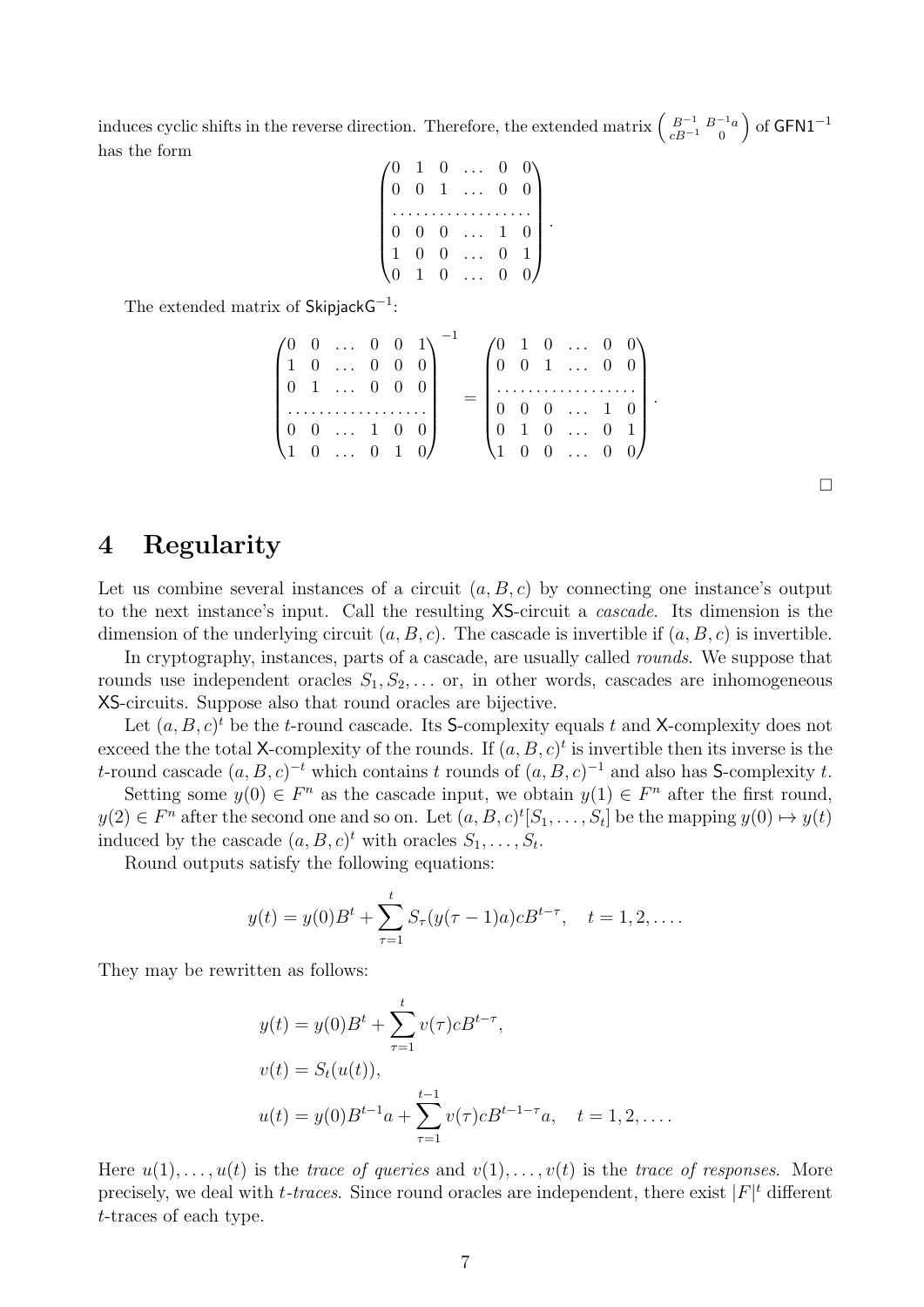In the cryptographic context, each cascade's round has to establish complex dependencies between certain coordinates of input and output vectors and simultaneously has to shuffle all the coordinates. Using related terms of Shannon, rounds are responsible for confusion and diffusion. In our case confusion is managed by round oracles, diffusion is maintained by the round circuit  $(a, B, c)$  itself.

Further we introduce several characteristics of diffusion. In particular, we will analyze how a cascade processes not one but two vectors:  $y(0)$  and  $y'(0)$ . The additional vector  $y'(0)$ produces an additional sequence  $y'(1), y'(2), \ldots$  of round outputs. This sequence induces an additional trace of queries and is induced by an additional trace of responses. A query  $u'(t)$ and, consequently, a corresponding response  $v'(t)$  can differ from  $u(t)$  and  $v(t)$ . Traces are compatible, that is, each oracle returns the same responses to the same queries and different responses to different queries.

We are interested in the dynamics of the differences

$$
\Delta y(t) = y(t) + y'(t), \quad \Delta u(t) = u(t) + u'(t), \quad \Delta v(t) = v(t) + v'(t)
$$

during the rounds. In the equations above,  $+$  can be replaced with  $-$  (because F is a field of characteristic 2), that is why the term "difference" is relevant.

The difference  $\Delta u(t)$  is the input difference of  $S_t$ ,  $\Delta v(t)$  is the output one. The relation between these differences may be written as follows:

$$
\Delta v(t) = \Delta S_t(\Delta u(t)).
$$

The compatibility of traces means that  $\Delta v(t) = 0$  if and only if  $\Delta u(t) = 0$ .

In cryptography, the event  $\Delta u(t) \neq 0$  is called the *activation* of  $S_t$ . In case of the activation, the output difference  $\Delta v(t)$  is hard to predict during cryptanalysis. The more activations a cascade guarantees while processing different  $y(0)$  and  $y'(0)$ , the higher quality of the diffusion.

Relations between differences are derived from the previous equations by inserting the symbol  $\Delta$  before the expressions  $y(t)$ ,  $y(0)$ ,  $v(\tau)$ ,  $v(t)$ ,  $S_t$ ,  $u(t)$ , etc. For example,

$$
\Delta u(t) = \Delta y(0)B^{t-1}a + \sum_{\tau=1}^{t-1} \Delta v(\tau)cB^{t-1-\tau}a.
$$

**Definition 2.** The *lag* of a circuit  $(a, B, c)$  is the minimum positive integer *l* such that  $cB^{l-1}a = 1$ .

The lag l characterizes the relationship between a query  $u(t)$  and previous responses  $v(1), \ldots, v(t-1)$ : For a suffuciently large t the query  $u(t)$  depends on  $v(t-l)$  but not on  $v(t - l + 1), \ldots, v(t - 1)$ . The smaller the lag, the higher quality of diffusion because unpredictable oracle's responses are used faster to create new queries. The lag also characterizes the relationship between  $\Delta u(t)$  and  $\Delta v(1), \ldots, \Delta v(t-1)$ .

Circuits that provide reasonable (rational) diffusion are described by the following definitions. Further we justify the relevance of the requirements of these definitions.

**Definition 3.** An invertible circuit  $(a, B, c)$  of dimension n is regular if the following conditions hold:

1) the matrix 
$$
C = \begin{pmatrix} cB^{n-1} \\ \cdots \\ cB \\ c \end{pmatrix}
$$
 is invertible;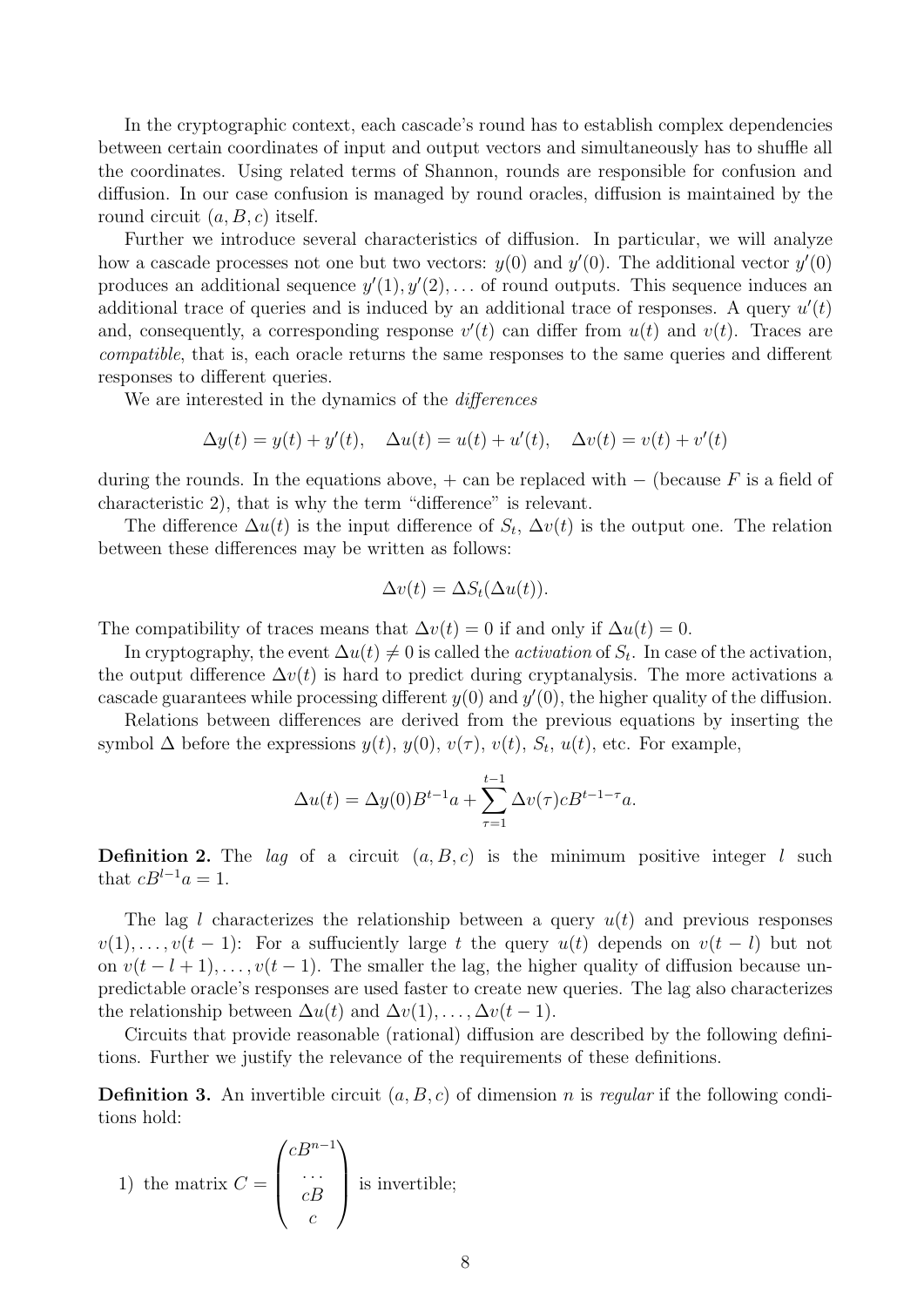| Circuit          | $_{\text{Lag}}$ | Inverse lag | Sum of lags |
|------------------|-----------------|-------------|-------------|
| Feistel          |                 |             |             |
| Matsui           | 2               |             | 3           |
| SkipjackA        |                 |             | 5           |
| SkipjackB        |                 |             | 5           |
| MARS3            |                 |             | 2           |
| SMS4             |                 |             | 2           |
| GFN1             |                 | $n-1$       | $\it n$     |
| <b>SkipjackG</b> |                 | $\,n$       | $n+1$       |

<span id="page-8-1"></span>Table 2: Lags of the regular standard circuits

2) the matrix  $A = \begin{pmatrix} a & Ba & \dots & B^{n-1}a \end{pmatrix}$  is invertible.

**Definition 4.** A circuit  $(a, B, c)$  of dimension *n* is *strongly regular* if it is regular and additionally

3) the matrix 
$$
C_l = \begin{pmatrix} cB^{(n-1)l} \\ \cdots \\ cB^l \\ c \end{pmatrix}
$$
 is invertible. Here *l* is the lag of  $(a, B, c)$ .

The forthcoming Corollary [3](#page-15-0) shows that the lag of a regular circuit doesn't exceed its dimension. Therefore, in the last definition, l is finite and the third condition is correct.

Trivially, if a regular circuit has lag 1 then this circuit is strongly regular. Further we prove more complicated facts, for example, the fact that mutually inverse circuits are both regular or both non-regular (Corollaries [1](#page-9-0) and [2\)](#page-11-0). Despite this fact, the following example shows that mutually inverse circuits are not necessarily strongly regular simultaneously.

Example 2. FourCell is a circuit proposed in [\[9\]](#page-23-6). Its extended matrix has the form

$$
\begin{pmatrix}\n0 & 0 & 0 & 0 & 1 \\
1 & 0 & 0 & 1 & 0 \\
0 & 1 & 0 & 1 & 0 \\
0 & 0 & 1 & 1 & 0 \\
0 & 0 & 0 & 1 & 0\n\end{pmatrix}.
$$

FourCell has lag 4. The circuit is regular but not strongly regular. The inverse circuit has lag 1 and therefore is strongly regular.

All circuits of Table [1](#page-4-0) except LaiMassey are strongly regular. In Table [2](#page-8-1) we report their lags as well as *inverse lags*, that is, lags of inverse circuits. The lags of  $GFN1^{-1}$  and  $SkipjackG^{-1}$ are easily calculated using Example [1.](#page-5-0)

## <span id="page-8-0"></span>5 Transitivity

**Definition 5.** A cascade  $(a, B, c)^t$  of dimension n is *transitive* if for any  $\alpha, \beta \in F^n$  there exist round oracles  $S_1, \ldots, S_t$  such that

$$
(a, B, c)^t[S_1, \ldots, S_t](\alpha) = \beta.
$$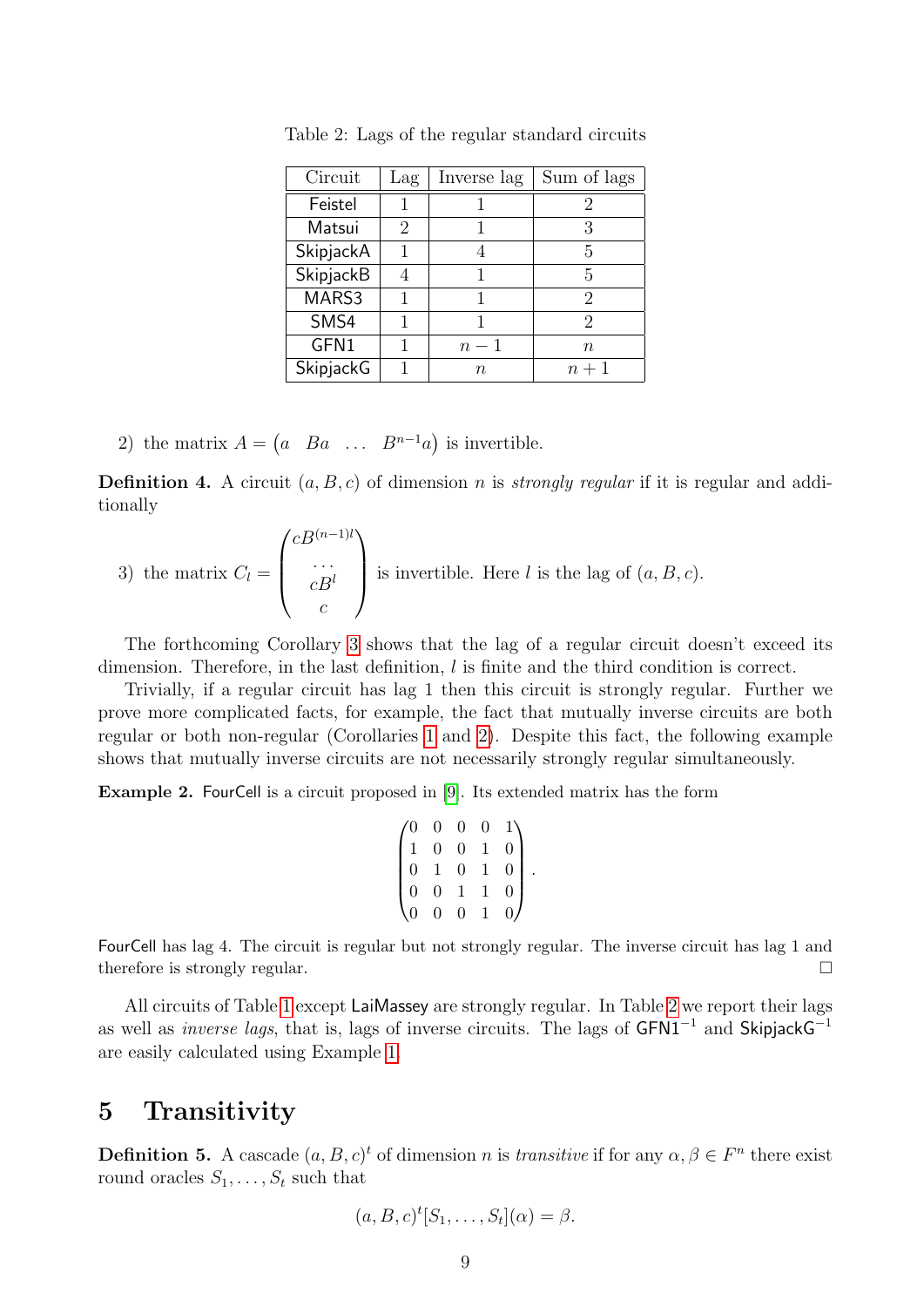A circuit  $(a, B, c)$  is transitive if  $(a, B, c)^t$  is transitive for some t. The minimal such t is the index of transitity of  $(a, B, c)$ .

Transitivity indeed characterizes diffusion in the sense that for a sufficiently large t any  $y(t)$ is reachable from any  $y(0)$ . The smaller the index of transitivity, the faster the diffusion.

<span id="page-9-2"></span>**Example 3.** The LaiMassey circuit maps  $x = (x_1, x_2)$  to

$$
y = (y_1 + S(x_1 + x_2), y_2 + S(x_1 + x_2)).
$$

This mapping saves the sum of coordinates:  $y_1 + y_2 = x_1 + x_2$ . The sum is not being changed during all further rounds and therefore the circuit is not transitive.  $\Box$ 

<span id="page-9-1"></span>**Theorem 3.** The index of transitivity of a circuit  $(a, B, c)$  does not exceed its dimension n. The index equals n if and only if the first condition of reqularity (invertibility of  $C$ ) holds.

*Proof.* Let  $\alpha, \beta$  be arbitrary elements of  $F<sup>n</sup>$ . The number of vectors  $y(t)$  reachable from  $y(0)$  =  $\alpha$  does not exceed the number of t-traces of responses. With  $t < n$  this number is less than  $|F^n|$ and therefore there exists unreachable  $y(t)$ . Consequently, the index of transitivity cannot be less than n.

Let C be invertible. Then there exists a unique vector  $v = (v(1), \ldots, v(n)) \in F<sup>n</sup>$  such that

$$
vC = \alpha B^n + \beta.
$$

The responses  $v(1), \ldots, v(n)$  transfer  $y(0) = \alpha$  to  $y(n) = \beta$ :

$$
y(n) = y(0)B^{n} + \sum_{\tau=1}^{n} v(\tau)cB^{n-\tau} = \alpha B^{n} + vC = \beta.
$$

Therefore,  $(a, B, c)^n$  is transitive.

Let  $(a, B, c)^n$  be transitive. Suppose by contradiction that C is not invertible. Then there exist  $\alpha, \beta \in F^n$  such that the equation  $vC = \alpha B^n + \beta$  does not have solutions in v. It means that no trace of responses transfers  $y(0) = \alpha$  to  $y(n) = \beta$ , a contradiction.

Note that transitivity does not require invertibility. For example, a circuit of dimension 1 which maps  $x_1$  to  $x_1 + S(x_1)$  is transitive but not invertible. However, below we need invertibility.

<span id="page-9-0"></span>**Corollary 1.** The first condition of regularity holds for an invertible circuit  $(a, B, c)$  if and only if it holds for the inverse circuit  $(a, B, c)^{-1}$ .

Proof. By definition, mutually inverse circuits are transitive simultaneously, their indices of transitivity coincide. The required result follows from the second part of Theorem [3.](#page-9-1)  $\Box$ 

Call a binary operation Latin if its table is a Latin square or, in other words, if the operation induces a quasigroup on the underlying set. Latin operations are often used in cryptography, for example, to instantiate round oracles using round keys, as in the following theorem. The theorem means that a circuit which dimension  $n$  is equal to its index of transitivity can be used to extend a Latin operation on  $F$  to a Latin operation on  $F<sup>n</sup>$ .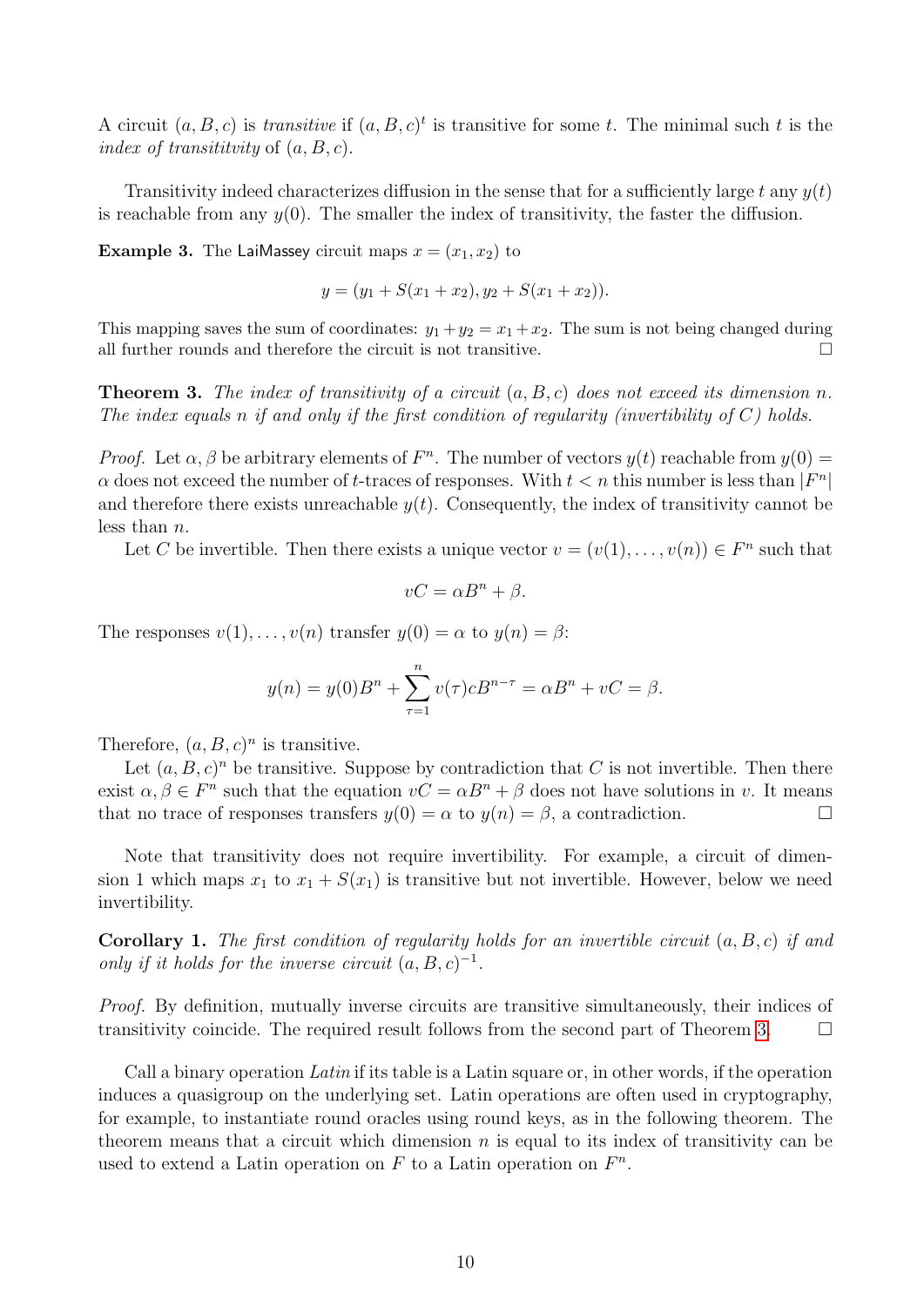**Theorem 4.** Let a cascade  $(a, B, c)^n$  of dimension n be transitive and use the oracles

 $S_t^k(u) = S(u * k_t), \quad u \in F, \quad t = 1, \dots, n,$ 

where  $k = (k_1, \ldots, k_n) \in F^n$ , S is a fixed permutation on F, and  $*$  is a Latin operation on F. Then the operation

$$
O: F^n \times F^n \to F^n, \ (\alpha, k) \mapsto (a, B, c)^n [S_1^k, \dots, S_n^k](\alpha)
$$

is Latin too.

*Proof.* Firstly, due to transitivity of  $(a, B, c)^n$  there exists a unique *n*-trace of responses which transfers any given  $\alpha$  to any given  $\beta$ . Since  $*$  is Latin, this trace unambiguously determines k, that is, the equation  $O(\alpha, k) = \beta$  has a unique solution in k. Secondly, due to invertibility any given  $\beta$  and k unambiguously determine  $\alpha$ , that is, the equation  $O(\alpha, k) = \beta$  has a unique solution in  $\alpha$ . In result, O induces a quasigroup on  $F^n$ . В последните последните последните и последните и последните и последните и последните и последните и послед<br>В 1990 године последните последните последните последните последните последните последните последните последни

#### <span id="page-10-0"></span>6 2-transitivity

**Definition 6.** A cascade  $(a, B, c)^t$  of dimension n is 2-transitive if for any distinct  $\alpha, \alpha' \in F^n$ and any distinct  $\beta, \beta' \in F^n$  there exist round oracles  $S_1, \ldots, S_t$  such that

 $(a, B, c)^t[S_1, \ldots, S_t](\alpha) = \beta, \quad (a, B, c)^t[S_1, \ldots, S_t](\alpha') = \beta'.$ 

2-transitivity is an important diffusion property of cascades. In particular, 2-transitivity of  $(a, B, c)^t$  implies absence of so-called *impossible differentials*, that is, unrealizable transitions from some difference  $\Delta y(0) = \Delta \alpha$  to some difference  $\Delta y(t) = \Delta \beta$ . Such transitions can be used to mount impossible differential attacks.

In addition, 2-transitivity helps to determine the permutation group generated by the mappings  $(a, B, c)[S]$ , where S runs over all bijections over F. Usually, 2-transitivity is a serious evidence that this group is the alternating group. It is the largest achievable group (for  $n \geq 2$ ), its appearance demonstrates the welcomed diversity of the mappings  $(a, B, c)[S]$ .

Unfortunately, 2-transitivity is a rather complicated property which cannot be supported by such a simple criterion as in the case of transitivity (Theorem [3\)](#page-9-1). Let us introduce a weakened version of 2-transitivity.

**Definition 7.** A cascade  $(a, B, c)^t$  of dimension n is weakly 2-transitive if there do not exist nonzero  $\Delta \alpha, \Delta \beta \in F^n$  such that  $(a, B, c)^t[S_1, \ldots, S_t]$  necessarily, independently of the choice of the round oracles, tranfers the difference  $\Delta y(0) = \Delta \alpha$  to the difference  $\Delta y(t) = \Delta \beta$ .

As before, a circuit  $(a, B, c)$  is *(weakly)* 2-transitive if  $(a, B, c)^t$  is (weakly) 2-transitive for some t. The minimal such t is the *index of (weak)* 2-transitivity.

Example 4. Let us continue Example [3.](#page-9-2) The LaiMassey circuit is not weakly 2-transitive. Indeed, for any nonzero  $\Delta \gamma \in F$  the difference  $\Delta x = (\Delta \gamma, \Delta \gamma)$  goes to the difference  $\Delta y = (\Delta \gamma, \Delta \gamma)$ . This difference is being saved during all further rounds.

Note that (weak) 2-transitivity, as well as transitivity, does not require invertibility.

<span id="page-10-1"></span>**Theorem 5.** The index of weak 2-transitivity of a circuit  $(a, B, c)$  does not exceed its dimension n. The index equals n if and only if the second condition of regularity (invertibility of  $A$ ) holds.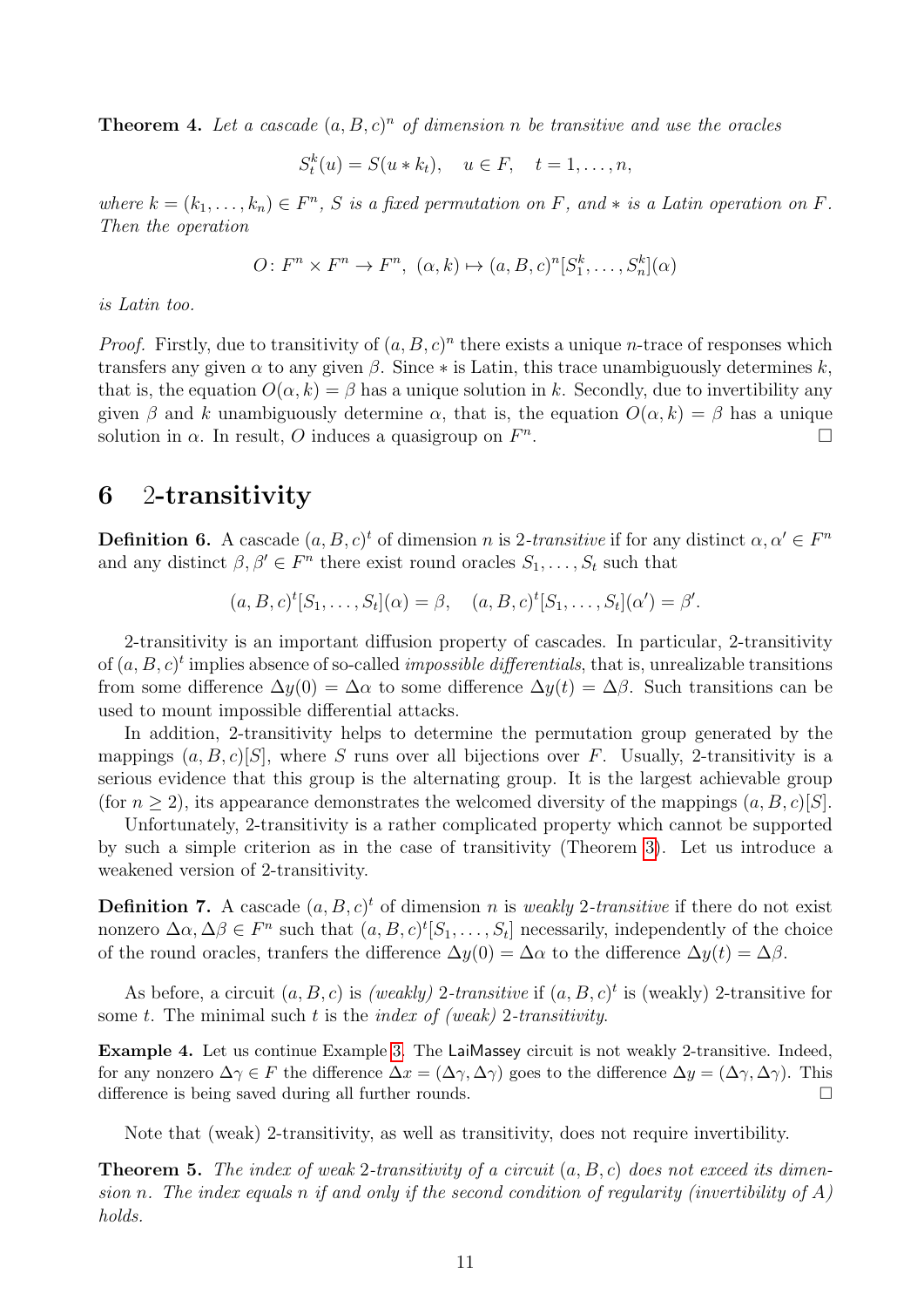*Proof.* A cascade  $(a, B, c)^t$  is not weakly 2-transitive if and only if there exists a nonzero input difference  $\Delta y(0)$  which induces the zero vector  $\Delta u = (\Delta u(1), \dots, \Delta u(t))$  of internal differences between queries to the round oracles. The vector  $\Delta u$  must exist because once two queries to some oracle  $S<sub>\tau</sub>$  are distinct, the corresponding responses are distinct too and the output difference  $\Delta y(t)$  depends on the difference  $\Delta v(\tau)$  between these responses. Note that if  $\Delta u = 0$ , then the differences  $\Delta v(1), \ldots, \Delta v(t)$  are zero too. This fact can be written as

$$
\Delta y(0) \begin{pmatrix} a & Ba & \dots & B^{t-1}a \end{pmatrix} = 0.
$$

If  $t < n$ , then the last equation has a nonzero solution in  $\Delta y(0)$ . This solution induces zero  $\Delta u$  and  $(a, B, c)^t$  is not weakly 2-transitive. This proves the first part of the theorem.

If  $A = \begin{pmatrix} a & Ba & \dots & B^{n-1}a \end{pmatrix}$  is invertible then  $(a, B, c)^n$  is weakly 2-transitive. Indeed, otherwise  $\Delta y(0)A = 0$  for some nonzero  $\Delta y(0)$ , which is impossible.

Conversely, if  $(a, B, c)^n$  is weakly 2-transitive then A is invertible. Indeed, otherwise there exists a nonzero  $\Delta y(0)$  which induces  $\Delta u = 0$ .

<span id="page-11-0"></span>**Corollary 2.** The second condition of regularity holds for an invertible circuit  $(a, B, c)$  if and only if it holds for the inverse circuit  $(a, B, c)^{-1}$ .

Proof. By definition, mutually inverse circuits are weakly 2-transitive simultaneously, their indices of weak 2-transitivity coincide. The required result follows from the second part of Theorem [5.](#page-10-1)  $\Box$ 

<span id="page-11-1"></span>**Theorem 6.** Let circuits  $(a, B, c)$  and  $(a, B, c)^{-1}$  of dimension n be strongly regular and

$$
\left(1 - \frac{2}{|F|}\right)^{n-1} \left(1 - \frac{1}{|F|}\right) > \frac{1}{2}.
$$

Then the circuits are 2-transitive and their indices of 2-transitivity do not exceed

 $2n + (n-1)(l+l'),$ 

where l is the lag of  $(a, B, c)$  and l' is the lag of  $(a, B, c)^{-1}$ .

*Proof.* From the proof of Theorem [5](#page-10-1) it follows that for any nonzero input difference  $\Delta y(0)$ there exists  $r \leq n$  such that  $\Delta u(r)$ , the difference between queries to  $S_r$ , is nonzero. The corresponding difference  $\Delta v(r) = \Delta S_r(\Delta u(r))$  between responses is nonzero too.

Let r be the first round when  $\Delta u(r) \neq 0$ . By definition of lag

$$
\Delta u(r+l) = \Delta v(r) + \Delta y(0)B^{r+l-1}a + \sum_{\tau=1}^{r-1} \Delta v(\tau)cB^{r+l-1-\tau}a
$$
  
=  $\Delta v(r) + \Delta y(0)B^{r+l-1}a$ .

Manipulating responses of  $S_r$  (round oracles are free to choose which response to give), we obtain different  $\Delta v(r)$ . At least  $|F| - 2$  of them provide  $\Delta u(r+l) \neq 0$ .

Having a nonzero  $\Delta u(r+l)$ , we tune a nonzero  $\Delta v(r+l)$  to achieve a nonzero  $\Delta u(r+2l)$ . Continue in such a manner until the round number  $r + (n-1)l$ . In this round, we do not require that  $\Delta u(r + nl) \neq 0$  and have  $|F| - 1$  ways to choose  $\Delta v(r + (n - 1)l)$ .

Thus, there exist at least  $(|F| - 2)^{n-1}(|F| - 1)$  vectors

$$
\Delta v = (\Delta v(r), \Delta v(r+l), \dots, \Delta v(r+(n-1)l))
$$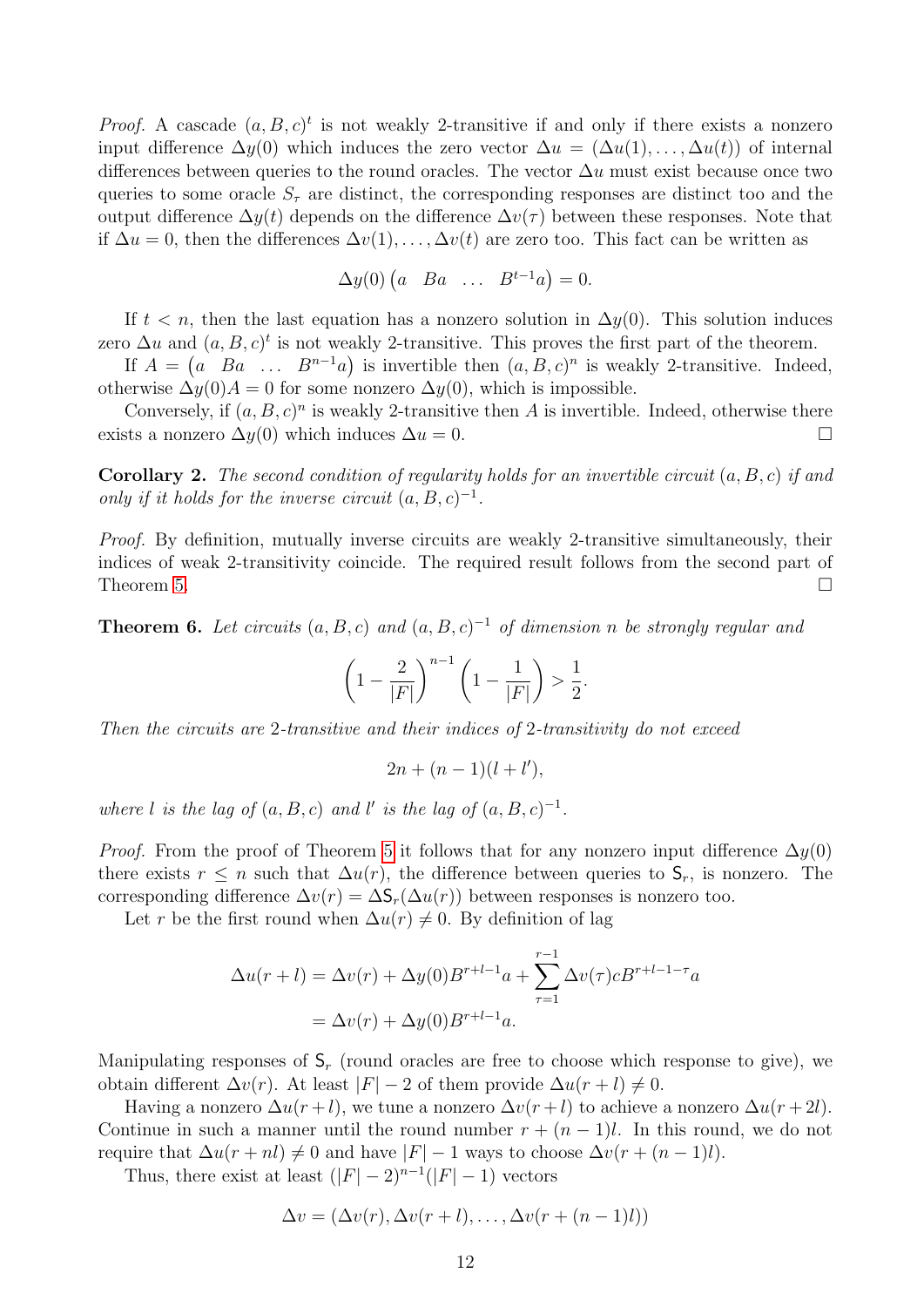| Circuit               | Upper bound (Theorem $6$ ) | Lower bound |
|-----------------------|----------------------------|-------------|
| Feistel               |                            | $6 \; [12]$ |
| Matsui                |                            |             |
| SkipjackA             | 22                         | $17 \; [3]$ |
| SkipjackB             | 22                         | 17[3]       |
| MARS3                 | 14                         | 12[15]      |
| SMS4                  | 14                         | 12 [15]     |
| <b>GFN1</b> $(n = 4)$ | 20                         | 20 [8]      |
| SkipjackG $(n=4)$     | 22                         | [15]        |

<span id="page-12-0"></span>Table 3: Bounds on the indices of 2-transitivity

with nonzero coordinates.

Let the oracles  $S_t$ ,  $t \neq r + il$ , implement the identity mapping, that is, they output input queries. Then

$$
\Delta y(r + (n-1)l) = \Delta y(0)M + \Delta vC_l,
$$

where M is some matrix of order n,  $C_l$  is the matrix of the definition of strong regularity. Due to the invertibility of  $C_l$ , different  $\Delta v$  induce different  $\Delta y(r + (n-1)l)$ . Therefore, the difference  $\Delta y(r + (n-1)l)$  can take at least  $(|F| - 2)^{n-1}(|F| - 1)$  distinct values.

To provide the required difference  $\Delta v(t)$ ,  $t = r + il$ , the oracle  $S_t$  first returns an arbitrary  $S_t(u(t))$  and then the specific  $S_t(u'(t)) = S_t(u(t)) + \Delta v(t)$ . By choosing a vector  $v = (v(r), v(r+l), \ldots, v(r+(n-1)l))$  of the first responses, achieve that the vector

$$
y(r + (n - 1)l) = y(0)M + vC_l
$$

takes a fixed value  $\gamma \in F^n$ .

In sum, applying the circuit  $(a, B, c)^{r+(n-1)l}$  to a given pair  $(\alpha, \alpha')$ ,  $\alpha \neq \alpha'$ , and running over all possible round oracles, we obtain at least  $(|F| - 2)^{n-1}(|F| - 1)$  different pairs  $(\gamma, z)$ ,  $z \in F^n$ .

The same holds for the inverse circuit  $(a, B, c)^{-1}$ : The circuit  $(a, B, c)^{-r'-(n-1)l'}$ ,  $r' \leq n$ , with various round oracles transfers a given pair  $(\beta, \beta')$ ,  $\beta \neq \beta'$ , to at least  $(|F|-2)^{n-1}(|F|-1)$ different pairs  $(\gamma, z')$ ,  $z' \in F^n$ .

Under conditions of the theorem,

$$
2(|F|-2)^{n-1}(|F|-1) > |F|^n
$$

and there must exist a collision  $z = z'$ . This collision means that the pair  $(\alpha, \alpha')$  can be transferred to the pair  $(\beta, \beta')$  by the circuit  $(a, B, c)^{r+r'+(n-1)(l+l')}$ . This implies the required result.

The additional condition of Theorem [6](#page-11-1) is not burdensome. It holds for example if  $|F|$  =  $2^m > 4n$ . In practice,  $m \ge 16$ ,  $n \le 8$  and the condition indeed satisifies.

In Table [3](#page-12-0) we present bounds on the indices of 2-transitivity of the standard circuits. Upper bounds are computed using Theorem [6](#page-11-1) and Table [2.](#page-8-1) Lower bounds are the quantities  $d +$ 1, where d is the maximum known number of rounds such that an impossible differential for  $(a, B, c)^d$  exists.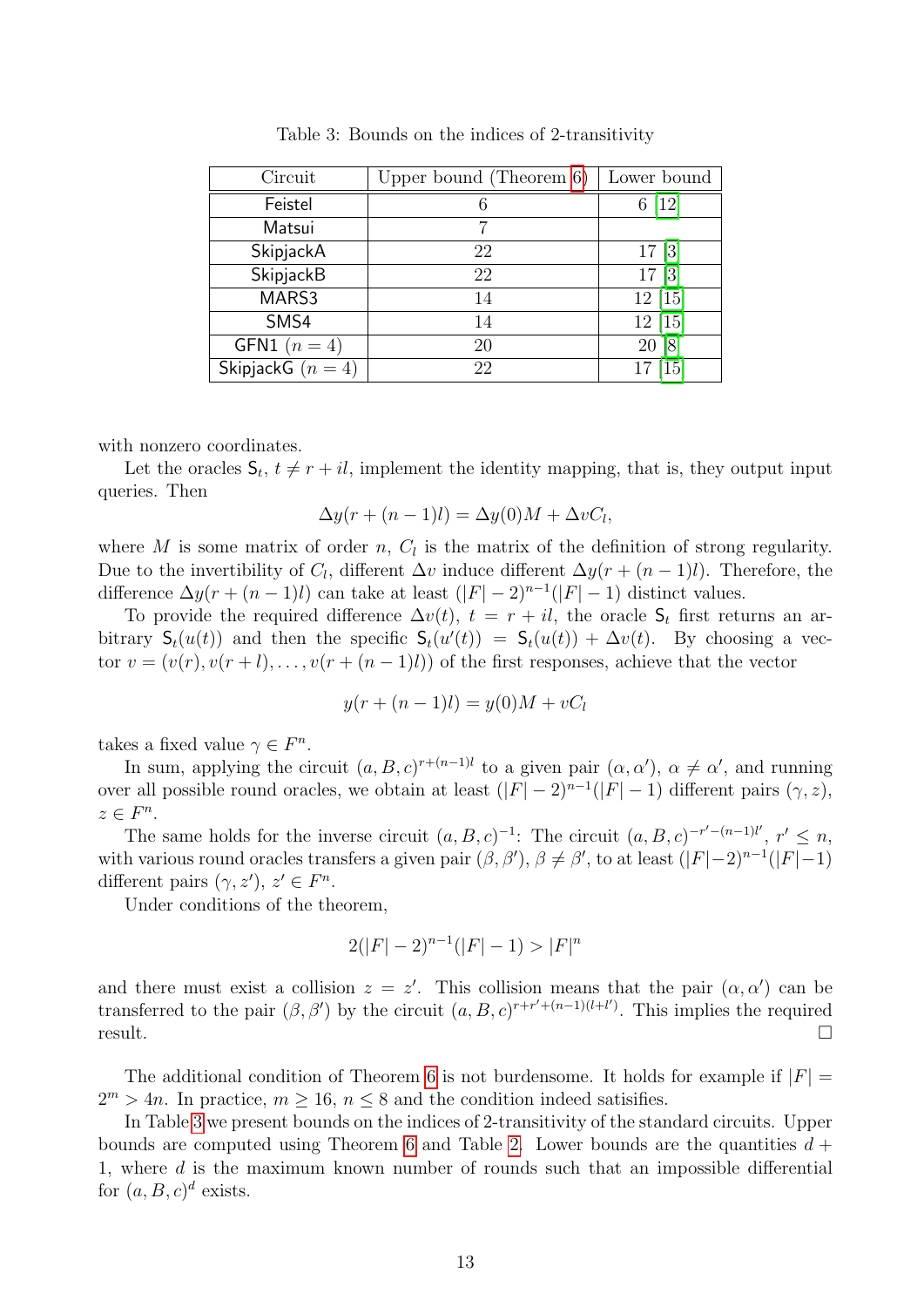Note that the upper bounds for SkipjackA and SkipjackB presented in Table [3](#page-12-0) should not be transferred on the Skipjack cipher itself. In this cipher 8 SkipjackA rounds are followed by 8 SkipjackB rounds, then again by 8 SkipjackA and 8 SkipjackB rounds.

The proof of Theorem [6](#page-11-1) can be easily extended to the case when the last rounds of a cascade differ from the first ones. In particular, using the fact that SkipjackA and SkipjackB<sup>-1</sup> both have lag 1, the cascade of first 7 SkipjackA and then 7 SkipjackB rounds is 2-transitive.

It is interesting that although the 14-round cascade SkipjackA<sup>7</sup>SkipjackB<sup>7</sup>, as well as 22round cascades Skipjack $A^{22}$  and Skipjack $B^{22}$  are 2-transitive (we multiply round circuits from left to right), the 24-round cascade

 ${\sf Skipjack}{\sf A}^{\rm 4}{\sf Skipjack}{\sf B}^{\rm 8}{\sf Skipjack}{\sf B}^{\rm 4}$ 

is not (see [\[2\]](#page-23-8) for details).

#### <span id="page-13-0"></span>7 Similarity

**Definition 8.** Circuits  $(a, B, c)$  and  $(a', B', c')$  of dimension n are *similar* if there exists an invertible  $(0, 1)$ -matrix P of order n such that  $a' = P^{-1}a$ ,  $B' = P^{-1}BP$ ,  $c' = cP$ .

Similarity means that if  $y = (a, B, c)[S](x)$  and  $x' = xP$ ,  $y' = yP$  then  $y' = (a, B, c)[S](x')$ . Indeed, from  $y = xB + S(xa)c$  it follows that

$$
yP = xPP^{-1}BP + S(xPP^{-1}a)cP
$$

or

$$
y' = x'B' + S(x'a')c'.
$$

The conclusion above is easily extended to several rounds: If  $(a, B, c)^t [S_1, S_2, \ldots, S_t]$  transfers  $y(0)$  to  $y(t)$  then  $(a', B', c')^t[S_1, S_2, \ldots, S_t]$  transfers  $y'(0) = y(0)P$  to  $y'(t) = y(t)P$ . It means that similar circuits have the same cryptographic quality. In particular, they have the same type, lag, indices of transitivity and (weak) 2-transitivity, they are (strongly) regular simultaneously. At the same time, mutually similar circuits can have different X-complexity. To reduce the number of X operations, a circuit may be replaced by a similar one.

Similarity is an equivalence relation. It is natural to pose the problem of determining canonical representatives of equivalence classes as well as other classification problems.

Manipulating P and replacing B by  $P^{-1}BP$ , we can bring B to a convenient matrix canonical form. Let us use the Frobenius normal form:

$$
B = diag(B_1, B_2, \ldots, B_k).
$$

Here  $B_i$  are Frobenius cells, that is, companion matrices of polynomials  $f_{B_i}(\lambda) \in \mathbb{F}_2[\lambda]$  which satisfy the relation  $f_{B_1}(\lambda) | f_{B_2}(\lambda) | \ldots | f_{B_k}(\lambda)$ .

The condition  $k = 1$  is necessary for regularity of a circuit. Indeed, by the Cayley– Hamilton theorem the matrix B is a root of  $f_{B_k}$ . If  $k > 1$ , then  $\deg f_{B_k} < n$  and some nonzero linear combination of the matrix powers  $B^0, B^1, \ldots, B^{n-1}$  drops to zero. But it means that the matrices  $C$  and  $A$  of the definition of regularity do not have full rank, that is, regularity does not hold.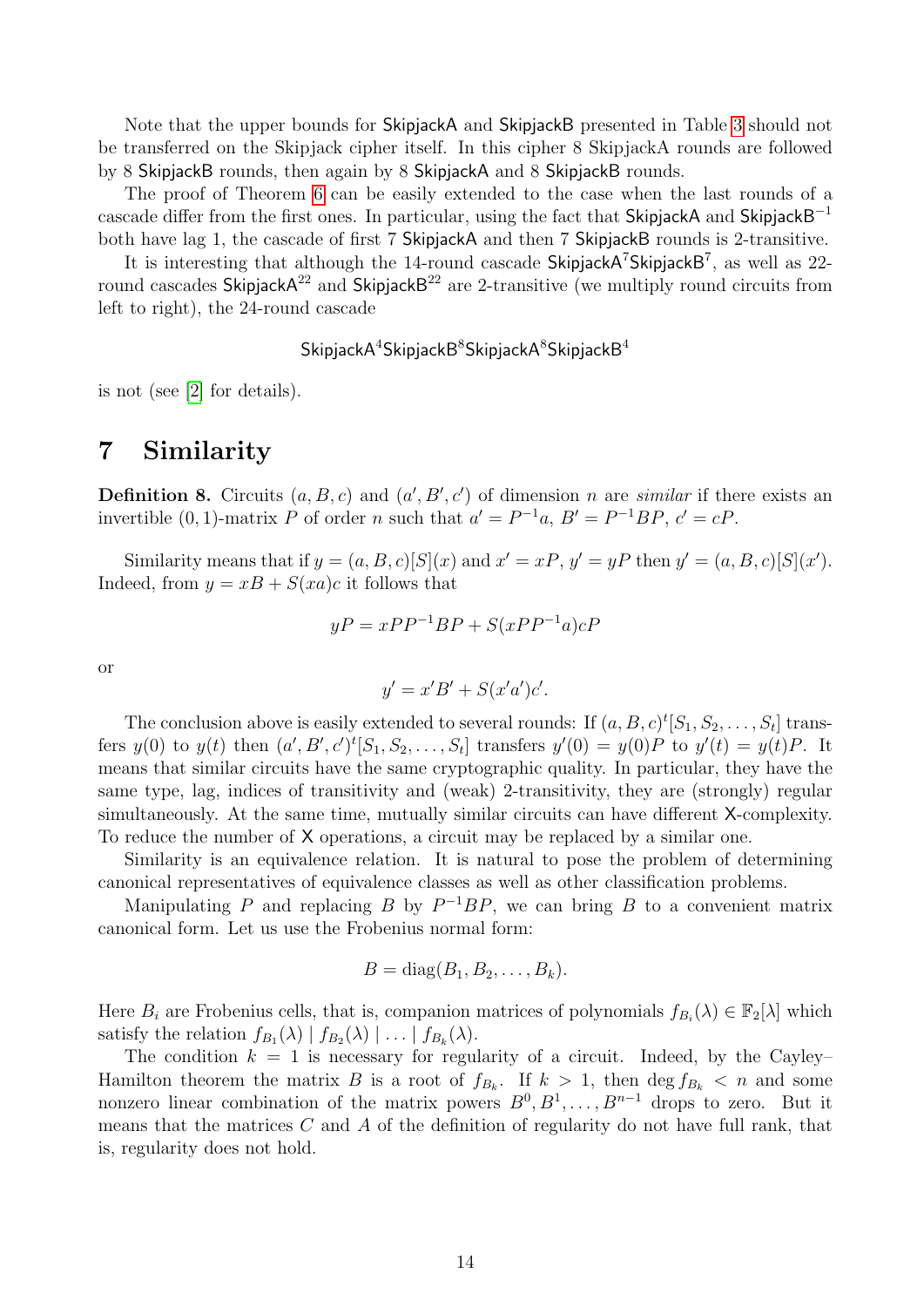Further we consider only single-cell canonical matrices B. Such a matrix has the form:

$$
\begin{pmatrix}\n0 & 0 & \dots & 0 & 0 & b_1 \\
1 & 0 & \dots & 0 & 0 & b_2 \\
0 & 1 & \dots & 0 & 0 & b_3 \\
\vdots & \vdots & \vdots & \ddots & \vdots & \vdots \\
0 & 0 & \dots & 1 & 0 & b_{n-1} \\
0 & 0 & \dots & 0 & 1 & b_n\n\end{pmatrix}
$$

.

Its characteristic polynomial  $f_B(\lambda) = \lambda^n + b_n \lambda^{n-1} + \ldots + b_1$ . The coefficient  $b_1$  equals 1 for circuits of type I and 0 for circuits of type II.

<span id="page-14-0"></span>**Theorem 7.** Let  $(a, B, c)$  be a circuit of dimension n in which B is a Frobenius cell with a characteristic polynomial  $\lambda^n + b_n \lambda^{n-1} + \ldots + b_1$ . The circuit is invertible if and only if one of the following cases holds:

\n
$$
b_1 = 1 \text{ and } a_1(b_2c_1 + b_3c_2 + \ldots + b_nc_{n-1} + c_n) + a_2c_1 + a_3c_2 + \ldots + a_nc_{n-1} = 0;
$$
\n

\n\n
$$
b_1 = 0, \, a_1 = 1 \text{ and } b_2c_1 + b_3c_2 + \ldots + b_nc_{n-1} + c_n = 1.
$$
\n

There exist  $2^{2n-1} - 3 \cdot 2^{n-1} + 1$  suitable pairs  $(a, c)$  in the first case and  $2^{2n-2}$  in the second.

*Proof.* Let us apply Theorem [1.](#page-3-0) If  $b_1 = 1$  then the invertibility requires that  $cB^{-1}a = 0$ . The stated result follows from the fact that

$$
B^{-1} = \begin{pmatrix} b_2 & 1 & 0 & \dots & 0 \\ b_3 & 0 & 1 & \dots & 0 \\ \dots & \dots & \dots & \dots & \vdots \\ b_n & 0 & 0 & \dots & 1 \\ b_1 & 0 & 0 & \dots & 0 \end{pmatrix}.
$$

If  $b_1 = 0$  then the matrices  $(B \ a)$  and  $\binom{B}{c}$  must have full rank n. For the first matrix, it is true if and only if  $a_1 = 1$ . The second matrix has full rank if and only if c cannot be expressed linearly through the last  $n-1$  rows of B. It is equivalent to the inequality  $b_2c_1 +$  $b_3c_2 + \ldots + b_nc_{n-1} \neq c_n$  written in the statement of the theorem in a slightly different form.

The second case of the last part of the theorem is obvious. To treat the first case, we have to determine the number of pairs  $(a, c)$  which make the quadratic form  $g(a, c) = cB^{-1}a$  equal to 0. The form q is linearly equivalent to  $a_1c_n + a_2c_1 + \ldots + a_nc_{n-1}$  and the required number of pairs is  $2^{2n-1} + 2^{n-1}$  (see, for example, [\[14,](#page-24-9) Theorem 6.32]). From this number we have to subtract  $2^{n+1} - 1$ , the number of pairs  $(a, c)$  such that  $a = 0$  or  $c = 0$ .

Let P be a  $(0, 1)$ -normalizer of B, that is, an invertible matrix such that  $P^{-1}BP = B$ . Using P, we can bring  $(a, B, c)$  to the form  $(a', B', c') = (P^{-1}a, B, cP)$  in which, generally,  $(a', c') \neq (a, c)$  but  $B' = B$ . In other words, we can refine the canonical form of not only the matrix but also the vectors of circuit's description.

Let  $p_1, p_2, \ldots, p_n$  be consecutive rows of P. From the equality  $PB = BP$  it follows that

$$
p_n B = p_{n-1} + b_n p_n,
$$
  
\n
$$
p_{n-1} B = p_{n-2} + b_{n-1} p_n,
$$
  
\n...  
\n
$$
p_2 B = p_1 + b_2 p_n.
$$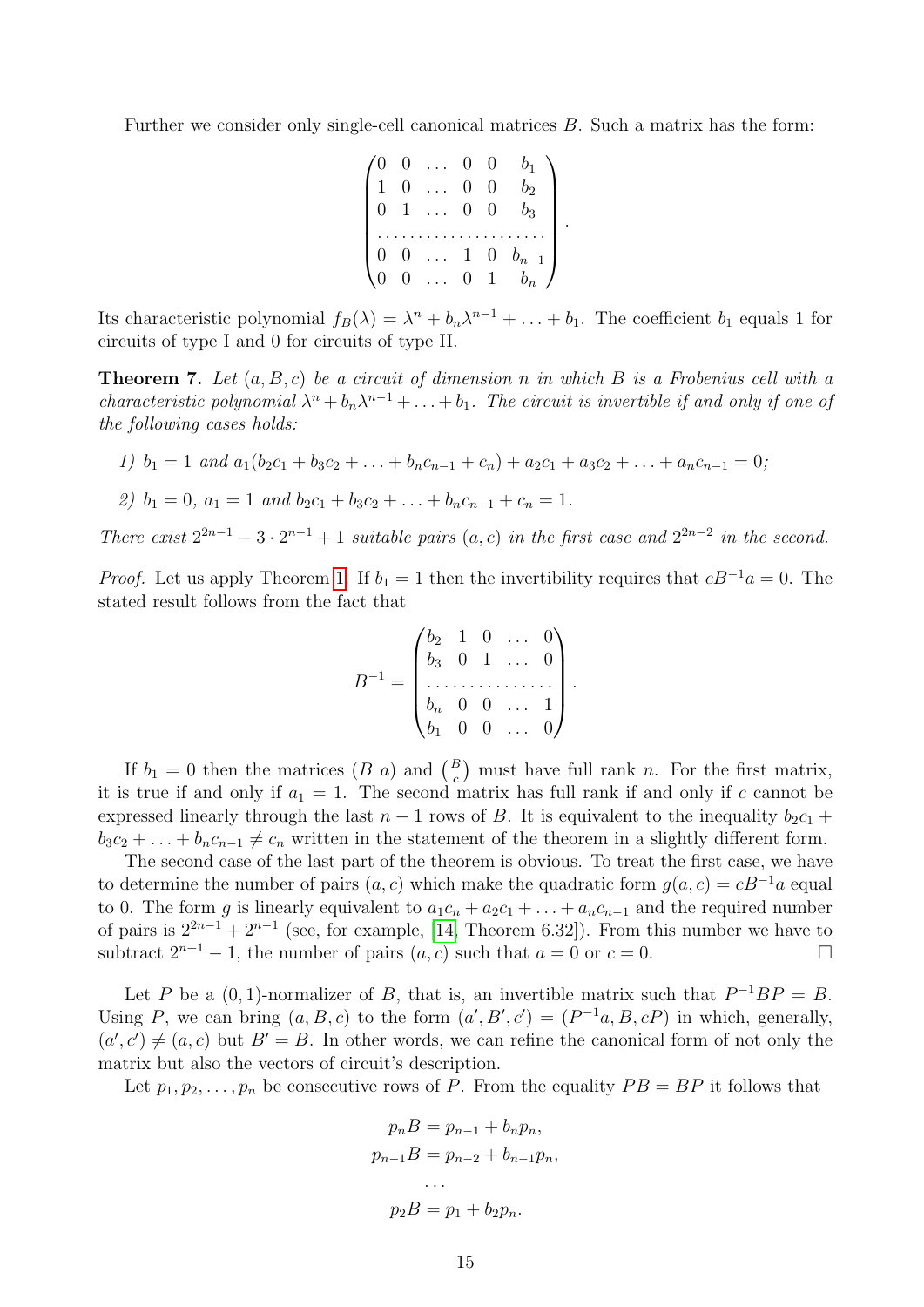These equations mean that all rows of P can be expressed through  $p_n$ :

$$
P = P(p_n) = \begin{pmatrix} p_n M_1 \\ p_n M_2 \\ \dots \\ p_n M_n \end{pmatrix}.
$$

Here  $M_n = E$  and  $M_i = BM_{i+1} + b_{i+1}E = B^{n-i} + b_n B^{n-i-1} + \ldots + b_{i+1}E, i = n-1, \ldots, 2, 1$ , where  $E$  is the identity matrix.

Multiplying  $P(p_n)$  on the left by an invertible matrix, we can bring it to the form

$$
\begin{pmatrix} p_n B^{n-1} \\ p_n B^{n-2} \\ \cdots \\ p_n E \end{pmatrix}.
$$

With  $p_n = c$  this is the matrix C of the definition of regularity. Thus,  $P(p_n)$  is invertible if and only if the first condition of regularity holds with  $c = p_n$ . Moreover, there exists a bijective correspondence between acceptable vectors c of regular circuits  $(a, B, c)$  and normalizers P of the matrix  $B: c \leftrightarrow P(c)$ .

The vector  $c = (0, 0, \ldots, 0, 1)$  is acceptable because in the corresponding matrix C the main diagonal contains only unities, all elements above the diagonal are zero and, therefore, C is invertible. A normalizer  $P(c')$  transfers a regular circuit  $(a, B, c)$  to the similar circuit  $(a', B, c')$ . Indeed,  $cP(c')$  is the last row of  $P(c')$  which is c'. Moreover, only one  $P(c')$ transfers c to c' and  $a' = P(c')^{-1}a$  is uniquely determined.

This reasoning can be inverted: We can bring a regular circuit  $(a', B, c')$  to the form  $(a, B, c)$  in which  $c = (0, 0, \ldots, 0, 1)$  and a is uniquely determined. Simultaneously, acting in same manner, we can bring  $(a', B, c')$  to the form  $(a, B, c)$  in which  $a = (1, 0, \ldots, 0, 0)^T$ and  $c$  is uniquely determined. The chosen  $a$  is acceptable because the corresponding matrix  $A$ of the definition of regularity equals E.

Gathering all, we obtain the following result.

<span id="page-15-1"></span>**Theorem 8.** A regular circuit is similar to each of the following circuits:

- 1)  $(a, B, (0, 0, \ldots, 0, 1))$ ;
- 2)  $((1, 0, 0, \ldots, 0)^T, B, c)$ .

Here B is a uniquely determined Frobenius cell. The vectors a and c are also uniquely determined.

Theorem [8](#page-15-1) provides two canonical forms of regular circuits. These forms are represented schematically in Figures [1](#page-16-0) and [2.](#page-16-1)

<span id="page-15-0"></span>Corollary 3. The lag of a regular circuit does not exceed its dimension.

Proof. Since similar circuits have the same lag, it is sufficient to consider a circuit of the first canonical form. If its lag is greater than its dimension  $n$  then the first coordinates of c, cB, ...,  $cB^{n-1}$  are zero. Therefore, C is not invertible which contradicts regularity.  $□$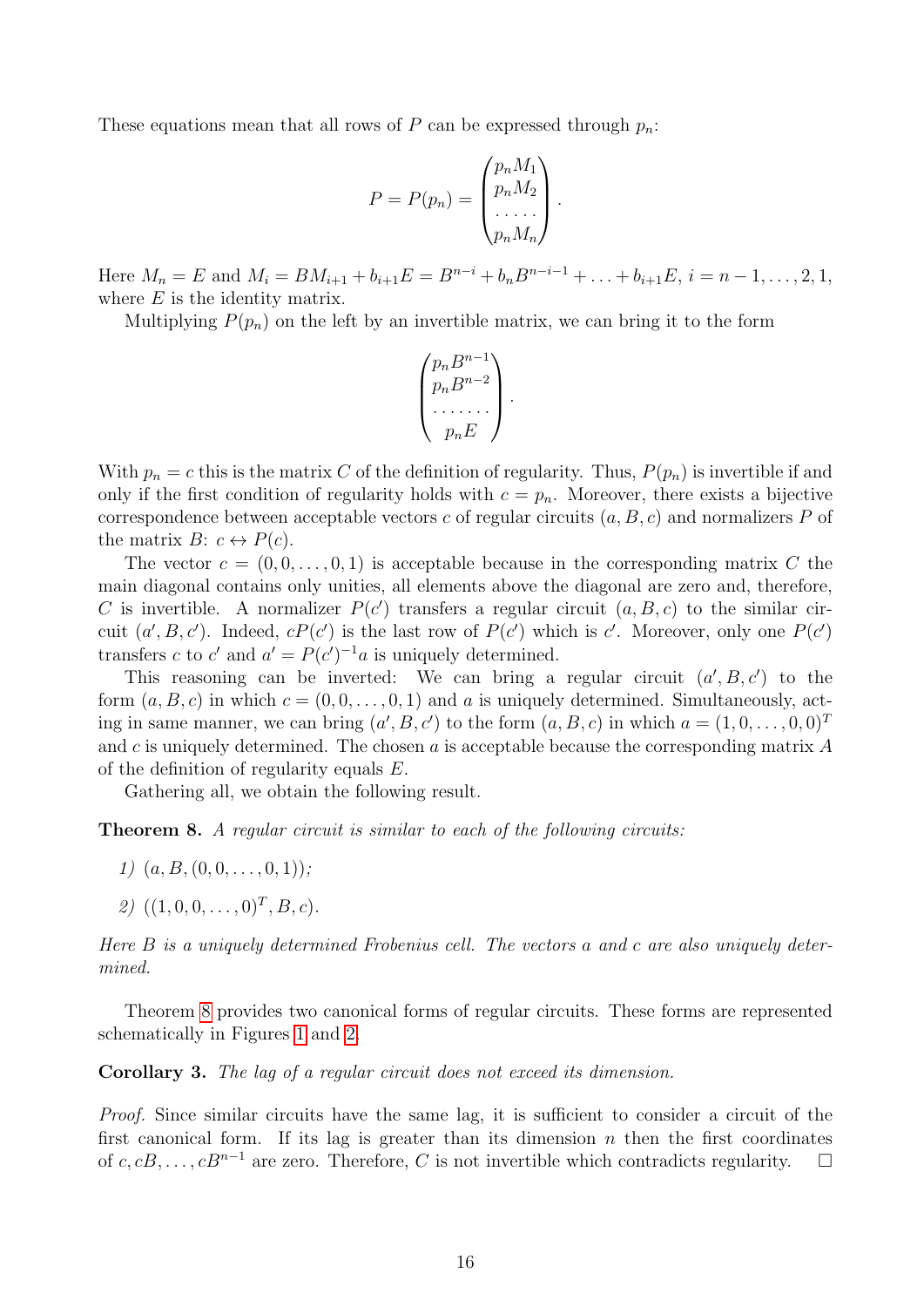

<span id="page-16-0"></span>Figure 1: The first canonical form



<span id="page-16-1"></span>Figure 2: The second canonical form

Let us refine the vectors  $a$  and  $c$  which can appear in Theorem [8.](#page-15-1) The number of acceptable vectors  $a$  (vectors  $c$ ) is the number of equivalence classes of regular circuits with similar matrices B.

Identify vectors (row and column) with polynomials: both a vector  $w = (w_1, w_2, \ldots, w_n)$ and its transpose are associated with the polynomial  $w(\lambda) = w_1 + w_2\lambda + \ldots + w_n\lambda^{n-1}$ . In particular,  $f_B(\lambda) = \lambda^n + b(\lambda)$ , where b is the last column of B.

<span id="page-16-2"></span>**Theorem 9.** Let  $(a, B, c)$  be an invertible circuit of dimension n in which B is a Frobenius cell. The circuit is regular if and only if both the polynomials  $a(\lambda)$  and  $(cP)(\lambda)$  are coprime with  $f_B(\lambda)$ . Here  $P = (p_{ij}), 1 \leq i, j \leq n$ , where

$$
p_{ij} = \begin{cases} b_{i+j}, & i+j \le n, \\ 1, & i+j = n+1, \\ 0, & i+j > n+1. \end{cases}
$$

Proof. Columns of A are described by the polynomials

$$
(B^i a)(\lambda) = \lambda^i a(\lambda) \bmod f_B(\lambda), \quad i = 0, 1, \ldots, n - 1.
$$

The matrix A is invertible if and only if any nonzero linear combination of its columns is nonzero. In other words, if and only if

$$
g(\lambda)a(\lambda) \not\equiv 0 \pmod{f_B(\lambda)}
$$

for any nonzero  $g(\lambda) \in \mathbb{F}_2[\lambda]$ , deg  $g \leq n$ . It is equivalent to coprimeness of  $a(\lambda)$  and  $f_B(\lambda)$ .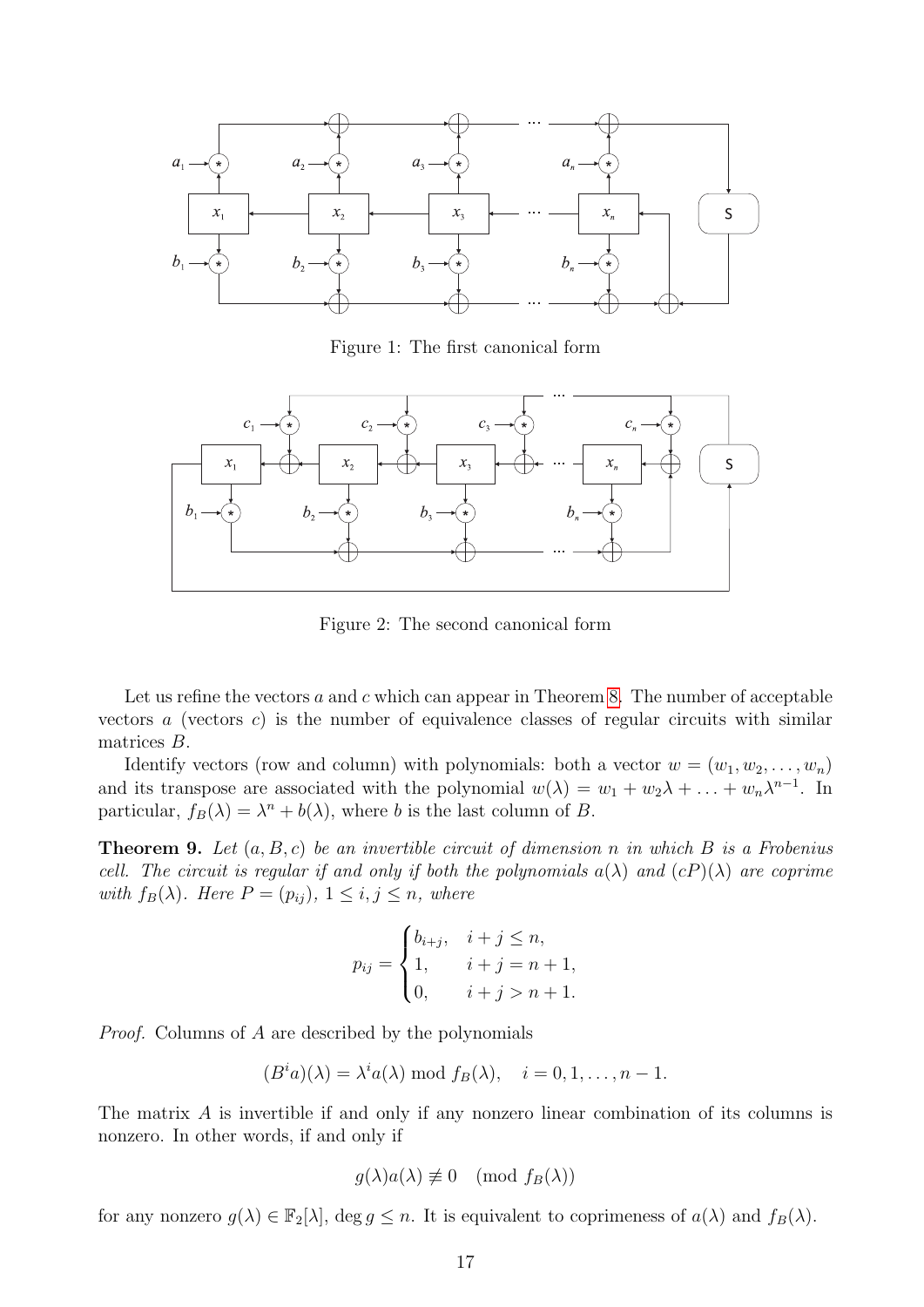In [\[20\]](#page-24-10) it was proved that  $B = P B^T P^{-1}$ . From this fact, taking into account the symmetry of  $P$ , it follows that columns of  $PC<sup>T</sup>$  have the form

$$
P(cBi)T = P(cP(BT)iP-1)T = Bi(cP)T.
$$

Processing  $PC^T$  in the same way as A, we conclude the proof.

**Example 5.** Let  $n \geq 2$  and  $f_B(\lambda)$  be irreducible. Then there are  $2^{n-1} - 1$  equivalence classes of regular circuits which matrices are similar to B. Indeed, let such a circuit has the first canonical form. By Theorem [7,](#page-14-0) the circuit is invertible if and only if  $c_n = b_2c_1 + b_3c_2 + \ldots + b_nc_{n-1}$ . There are  $2^{n-1} - 1$  acceptable nonzero c and they all satisfy the conditions of Theorem [9.](#page-16-2)

It is interesting that if  $f_B(\lambda)$  is irreducible then the set of normalizers of B augmented with the zero matrix forms the field of order  $2^n$ . In particular, the sum of distinct normalizers is again a normalizer.

**Example 6.** Let  $f_B(\lambda) = \lambda^n + 1$ . This is the case of the Feistel, SMS4, MARS3 and GFN1 circuits. Normalizers of B are all invertible circulants. In the most interesting case  $n = 2<sup>k</sup>$ , acceptable a, c are those that contain an odd number of unities and both the number of normalizers and equivalence classes is  $2^{n-1}$ .

The SMS4 circuit has the first canonical form, MARS3 has the second one. These circuits are similar: MARS3 can be converted to SMS4 using the normalizer

$$
P = \begin{pmatrix} 0 & 1 & 1 & 1 \\ 1 & 0 & 1 & 1 \\ 1 & 1 & 0 & 1 \\ 1 & 1 & 1 & 0 \end{pmatrix}.
$$

**Example 7.** Let  $(a, B, c)$  be a circuit of type II. Bring it to the second canonical form. For invertibility, it is sufficient and necessary that  $a(0) = 1$ . For regularity,  $a(\lambda)$  must additionally be coprime to  $f_B(\lambda)$ . If  $f_B(\lambda) = \lambda^n$  (SkipjackA, SkipjackG) then the last condition holds for every  $(a_2, \ldots, a_n)$ and consequently there are  $2^{n-1}$  equivalence classes.

It is interesting that SkipjackB does not belong to the equivalence class of SkipjackA because its polynomial  $f_B(\lambda) = \lambda^4 + \lambda \neq \lambda^4$ .

#### <span id="page-17-0"></span>8 Activations

In differential cryptanalysis, differences  $\Delta y(0), \Delta y(1), \ldots, \Delta y(t)$  into a cascade  $(a, B, c)^t$  are investigated. if for a given  $\Delta y(0) = \Delta \alpha(0)$  there exist oracles  $S_1, \ldots, S_t$  such that  $\Delta y(1) =$  $\Delta\alpha(1),\ldots,\Delta y(t) = \Delta\alpha(t)$  then  $\Delta\alpha(0),\Delta\alpha(1),\ldots,\Delta\alpha(t)$  is the (differential) characteristic of  $(a, B, c)^t$ .

Let us specify the relationship between adjacent differences of a characteristic. To do this, recall the transfer from  $\Delta y(\tau-1)$  to  $\Delta y(\tau)$  described in Section [4.](#page-6-0) If  $\Delta y(\tau-1)a=0$  then the oracle  $S_\tau$  is not activated. Its input difference  $\Delta u(\tau)$  is zero, the output difference  $\Delta v(\tau)$  is also zero and  $\Delta y(\tau) = \Delta y(\tau - 1)B$ . If  $\Delta y(\tau - 1)a \neq 0$  then  $S_{\tau}$  is active, its output difference  $\Delta v(\tau)$ can take an arbitrary nonzero value  $\Delta\delta(\tau)$  and  $\Delta y(\tau) = \Delta y(\tau - 1)B + \Delta\delta(\tau)c$ .

Thus, the differences  $\Delta \alpha(0), \Delta \alpha(1), \ldots, \Delta \alpha(t)$  form a characteristic if

<span id="page-17-1"></span>
$$
\Delta \alpha(\tau) = \begin{cases} \Delta \alpha(\tau - 1)B, & \Delta \alpha(\tau - 1)a = 0, \\ \Delta \alpha(\tau - 1)B + \Delta \delta(\tau)c, & \Delta \alpha(\tau - 1)a \neq 0, \end{cases}
$$
(1)

for  $\tau = 1, 2, \ldots, t$  and some nonzero  $\Delta \delta(\tau) \in F$ .

 $\Box$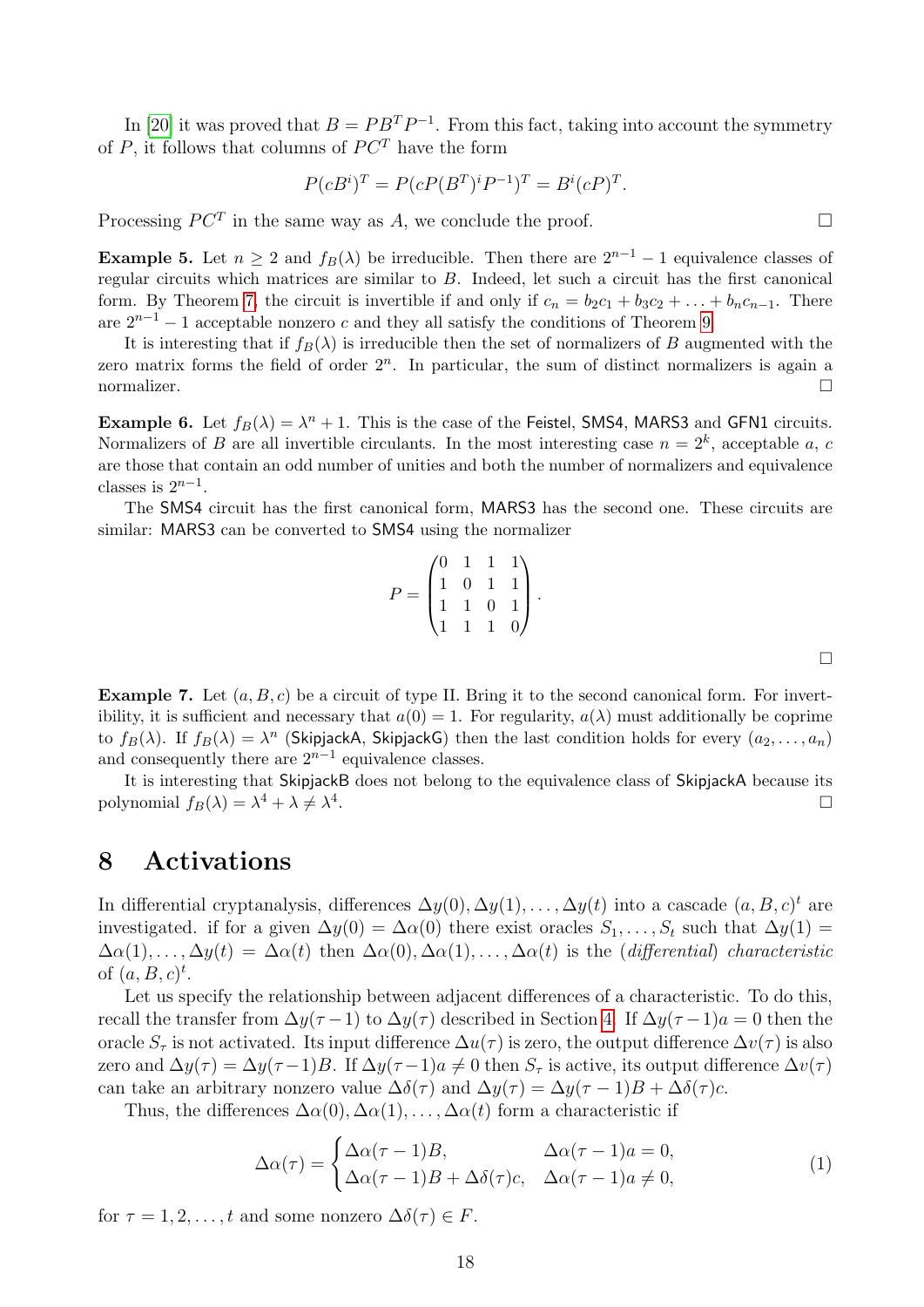**Definition 9.** The *i*th *activation time* of a circuit  $(a, B, c)$  is the minimum number of rounds t such that  $(a, B, c)^t$  guarantees i activations, that is, each nonzero characteristic  $\Delta \alpha(0)$ ,  $\Delta\alpha(1),\ldots, \Delta\alpha(t)$  of  $(a, B, c)^t$  contains at least i differences  $\Delta\alpha(\tau-1), 1 \leq \tau \leq t$ , such that  $\Delta \alpha (\tau - 1)a \neq 0$ .

Denote the *i*th activation time of a circuit  $(a, B, c)$  by  $\rho_i(a, B, c)$  or simply  $\rho_i$  if the circuit is clear from the context.

Weak 2-transitivity of a cascade  $(a, B, c)^t$  can be interpreted as a guarantee of 1 activation. Therefore, the index of weak 2-transitivity of  $(a, B, c)$  coincides with  $\rho_1(a, B, c)$ . If  $(a, B, c)$  has dimension n and satisfies the second condition of regularity then, by Theorem [5,](#page-10-1)  $\rho_1(a, B, c)$  = n. Moreover, if  $(a, B, c)$  is invertible then the inverse circuit  $(a, B, c)^{-1}$  also satisfies the second condition (Corollary [2\)](#page-11-0) and  $(a, B, c)^{-n}$  also guarantees 1 activation. It means that the cascade  $(a, B, c)^{2n}$  guarantees 2 activations and  $\rho_2(a, B, c) \leq 2n$ .

The last bound can be refined.

<span id="page-18-0"></span>**Theorem 10.** Let a circuit  $(a, B, c)$  of dimension n satisfy the second condition of regularity (invertibility of A). Let  $\gamma_t = cB^{t-1}a, t = 1, 2, \ldots$  Then

$$
\rho_2(a, B, c) = n + \max_{r=1,2,...,n} \tau(r),
$$

where  $\tau(r)$  is the mininum positive integer  $\tau$  such that

<span id="page-18-1"></span>
$$
(\underbrace{0, \dots, 0}_{r-1}, 1, \gamma_1, \dots, \gamma_{n-r}) A^{-1} B^{n+\tau-1} a \neq \gamma_{n-r+\tau}.
$$
 (2)

Proof. Suppose that the first activation occurs in the rth round:

$$
\Delta u(1) = \ldots = \Delta u(r-1) = 0, \quad \Delta u(r) = \alpha \beta, \quad \Delta v(r) = \beta, \quad \alpha, \beta \neq 0.
$$

The arguments above yield  $r \leq n$ .

To avoid activations during the next  $n-r$  rounds, the differences  $\Delta u(r+\tau)$ ,  $\tau = 1, \ldots, n-r$ , must be zero, thus having the form

$$
\Delta u(r+\tau) = \Delta y(0)B^{r+\tau-1}a + \gamma_\tau \beta.
$$

It is achieved by choosing  $\Delta y(0)$  as a solution of the linear equation

$$
\Delta y(0)A = \beta(\underbrace{0,0,\ldots,0}_{r-1},\alpha,\gamma_1,\ldots,\gamma_{n-r}).
$$

Since A is invertible, a solution exists and is unique.

In the rounds  $n + \tau$ ,  $\tau = 1, 2, \ldots$ , the differences between queries to round oracles have the form

$$
\Delta u(n+\tau) = \beta(\underbrace{0,0,\ldots,0}_{r-1},\alpha,\gamma_1,\ldots,\gamma_{n-r})A^{-1}B^{n+\tau-1}a + \gamma_{n-r+\tau}\beta.
$$

As soon as a nonzero difference is encountered, we get the second activation. Therefore,

$$
\rho_2 = n + \max_{r=1,2,\dots,n} \min_{\alpha \in F \setminus \{0\}} \tau(r,\alpha),
$$

where  $\tau(r,\alpha)$  is the minimal positive integer  $\tau$  such that

$$
(0,\ldots,0,\alpha,\gamma_1,\ldots,\gamma_{n-r})A^{-1}B^{n+\tau-1}a \neq \gamma_{n-r+\tau}.
$$

To complete the proof, it is sufficient to say that  $\tau(r, \alpha) > \tau(r, 1) = \tau(r)$ . Indeed, if the product of a row vector  $(0, \ldots, 0, \alpha, \gamma_1, \ldots, \gamma_{n-r})$  by a column  $(0, 1)$ -vector  $A^{-1}B^{n+\tau-1}a$  is equal to  $\gamma_{n-r+\tau} \in \{0,1\}$  for  $\alpha \neq 1$ , then this product stays the same for  $\alpha = 1$ .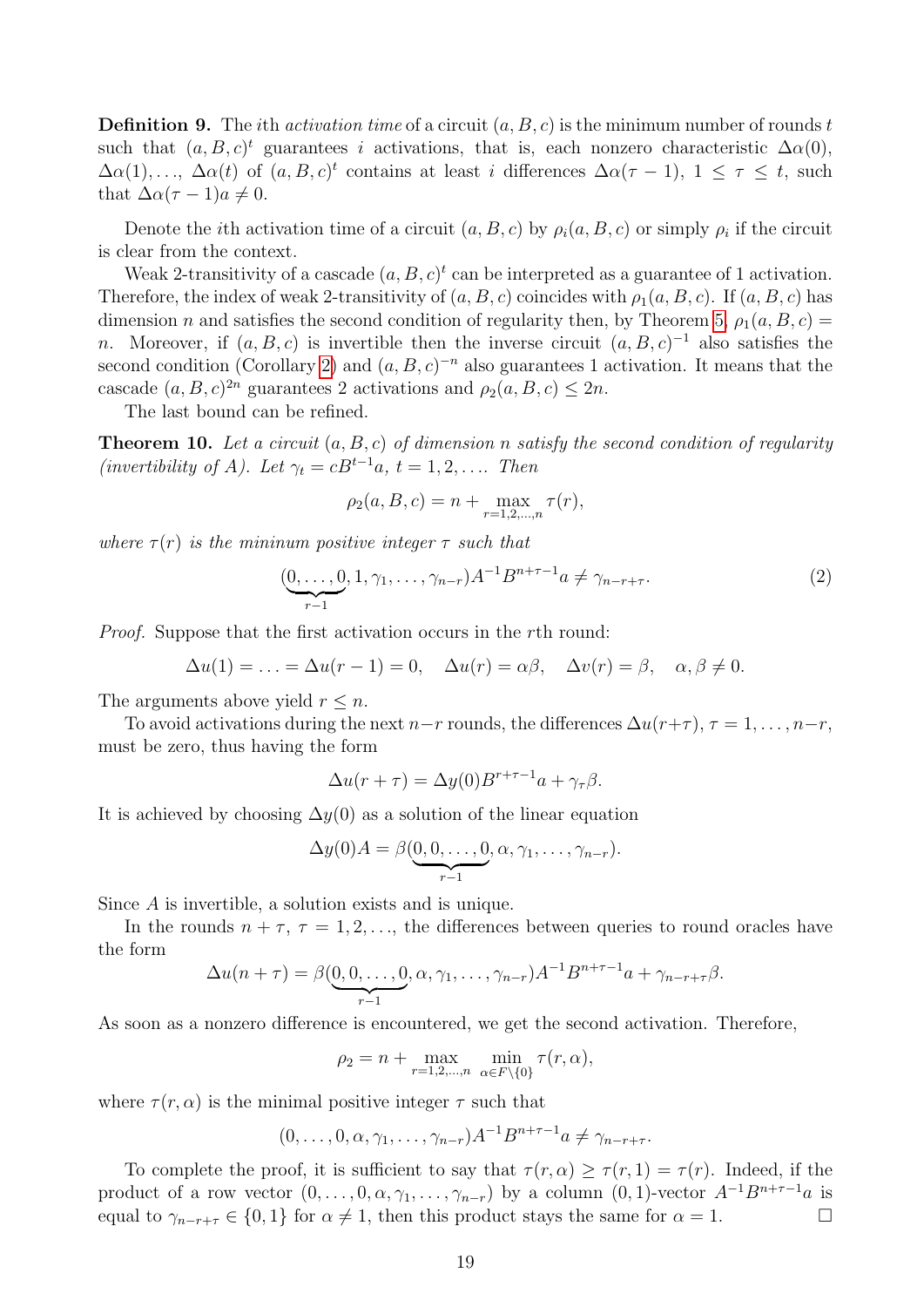**Example 8.** Let us apply Theorem [10](#page-18-0) to determine the time  $\rho_2$  of the GFN1 circuit of dimension n. For this circuit,  $A = B^n = E$  and the sequence  $(\gamma_t)$  consists of repetitions of the nfragment  $(1, 0, \ldots, 0)$ .

Consider the inequality [\(2\)](#page-18-1). If  $r < n$  and  $\tau$  runs from 1 to n then the left and right parts of the inequiality take the values

$$
\underbrace{0,\ldots,0}_{r-1},1,1,\underbrace{0,\ldots,0}_{n-r-1} \quad \text{and} \quad \underbrace{0,\ldots,0}_{r},1,\underbrace{0,\ldots,0}_{n-r-1}
$$

respectively. The parts differ for the first time at  $\tau = r$ . If  $r = n$  then the inequality occurs immediately at  $\tau = 1$ . Consequently,

$$
\tau(r) = \begin{cases} r, & r < n, \\ 1, & r = n, \end{cases}
$$

and  $\rho_2 = n + \max_r \tau(r) = 2n - 1$ .

SkipjackG has the same characteristics  $\tau(r)$  and  $\rho_2$ . We have rediscovered results of [\[23\]](#page-24-11).  $\Box$ 

<span id="page-19-1"></span>**Theorem 11.** Let  $(a, B, c)$  be a regular circuit of dimension n. Then  $\rho_2(a, B, c) \leq 2n - 1$ .

*Proof.* Let us continue the previous proof. The sequence  $(\gamma_t)$  is a linear recurrence sequence (LRS) over F with the characteristic polynomial  $f_B$ . Another LRS with the same characteristic polynomial is the sequence  $z_t = \Delta y(0)B^{t-1}a$ ,  $t = 1, 2, \ldots$  To justify the estimate  $\rho_2 \leq$  $2n-1$ , it is sufficent to show that if  $z_r = 1$  then all the equalities  $z_{r+1} = \gamma_1, \ldots, z_{r+n} = \gamma_n$ cannot hold simultaneously. Let us prove this fact by contradiction.

Without loss of generality, let  $(a, B, c)$  have the first canonical form. Then  $\gamma_1 = z_{r+1}$  $c_1, \ldots, \gamma_n = z_{r+n} = c_n$ . The sequences  $(\gamma_t)$  and  $(z_{t+r})$  coincide as LRS with the same characteristic polynomial of order n and the same initial prefixes of length  $n$ .

If the circuit has type I then  $(\gamma_t)$  and  $(z_{t+r})$  are purely periodic. Therefore,  $z_r = \gamma_0$ , where  $\gamma_0 = cB^{-1}a = 0$ . By Theorem [1,](#page-3-0)  $\gamma_0 = 0$  which contradicts the fact that  $z_r = 1$ .

If the circuit has type II then  $b_1 = 0$  and

$$
z_{r+n} = b_2 z_{r+1} + b_3 z_{r+2} + \ldots + b_n z_{r+n-1} = b_2 c_1 + b_3 c_2 + \ldots + b_n c_{n-1}.
$$

By Theorem [7,](#page-14-0)  $z_{r+n} \neq c_n$ , again a contradiction.

In Table [4](#page-20-0) we report the second activation times of standard regular circuits. Only the times of MARS3 and SMS4 are strictly less than the bound of Theorem [11.](#page-19-1)

It is interesting that the time  $\rho_2$ (Feistel) fully determines all other times  $\rho_i$ (Feistel),  $i \geq 3$ . Indeed, the fact that  $\rho_3 = 2$  means that in 3 consecutive Feistel rounds there must be at least 2 activations. This is the only restriction on differential characteristics of Feistel cascades. Therefore, 3 activations are guaranteed by 5 rounds, 4 activations — by 6 rounds, and so on:  $\rho_3 = 5, \ \rho_4 = 6, \ \rho_5 = 8, \ \rho_6 = 9, \ldots$ 

#### <span id="page-19-0"></span>9 Duality

**Definition 10.** For a circuit  $(a, B, c)$ , its dual is the circuit  $(c^T, B^T, a^T)$ .

Let us list obvious facts regarding duality.

1. Mutually dual circuits have mutually transposed extended matrices.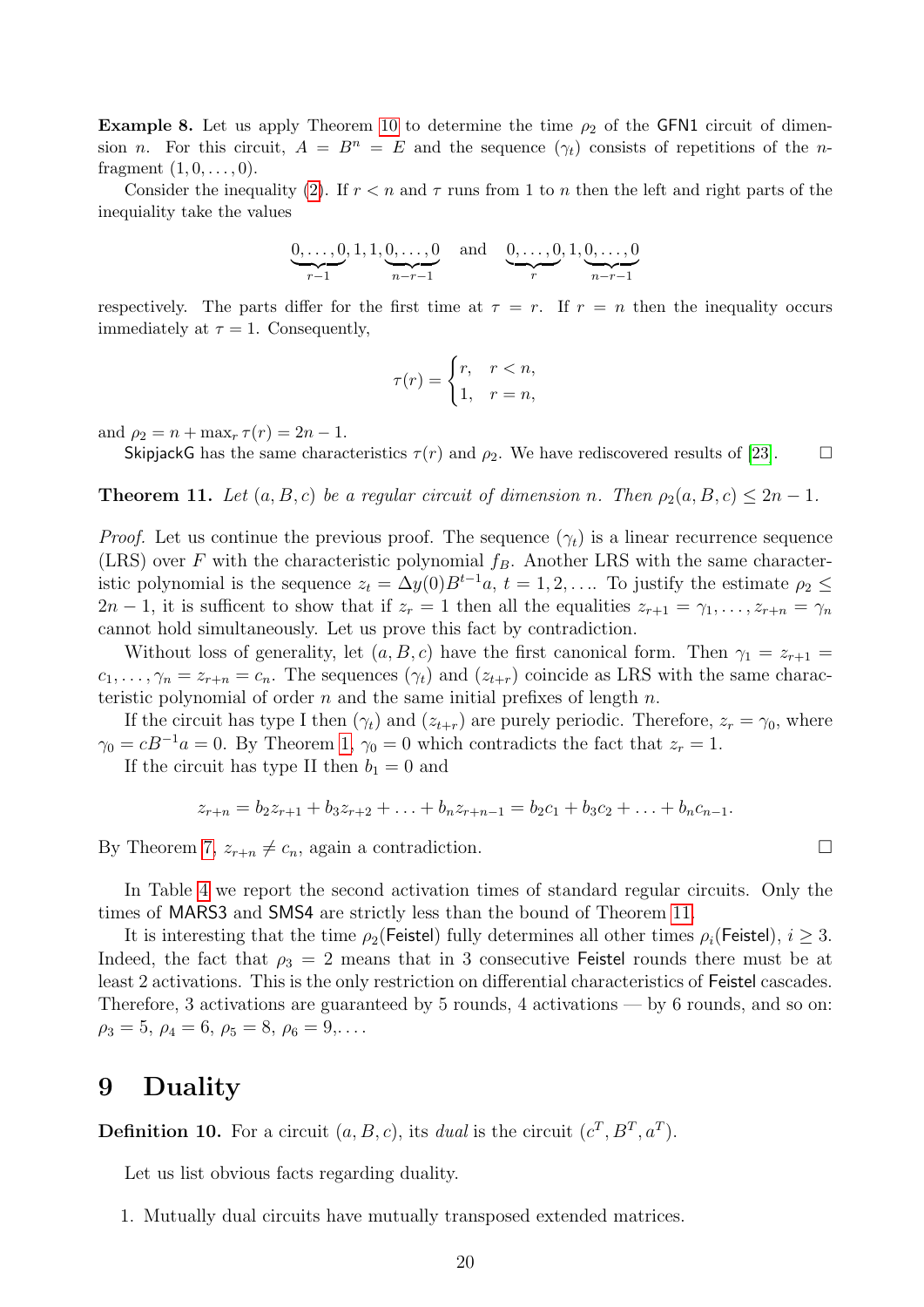<span id="page-20-0"></span>

| Circuit          | $\rho_2$ |
|------------------|----------|
| Feistel          | 3        |
| Matsui           | 3        |
| SkipjackA        | 7        |
| SkipjackB        | 7        |
| MARS3            | 5        |
| SMS4             | 5        |
| GFN1             | 2n<br>1  |
| <b>SkipjackG</b> | 2n       |

Table 4: The 2nd activation times

- 2. Mutually dual circuits are invertible simultaneously.
- 3. Invertible mutually dual circuits have the same type (I or II).
- 4. A circuit is transitive if and only if its dual is weakly 2-transitive.
- 5. Mutually dual circuits are regular simultaneously.
- 6. Mutually dual circuits have the same lag.

More sophisticated facts are related to differential and linear attacks against corresponding block ciphers. It is well-known (see, for example, [\[5,](#page-23-9) [7,](#page-23-10) [16\]](#page-24-0)) that these attacks are dual in the sense of similarity and complementarity. Further we show their duality in a more specific sense: Linear attacks against ciphers which use  $(a, B, c)$  as the round circuit are connected with differential attacks against ciphers which use  $(c^T, B^T, a^T)$ . Our results correlate with results of the paper [\[3\]](#page-23-1) where mirror round functions, an analogue of dual circuits, are introduced.

Consider an invertible cascade  $(a, B, c)^t$ . In linear cryptanalysis, the correlations between adjacent vectors of the sequence  $y(0), y(1), \ldots, y(t)$  are exploited. These correlations are described by column vectors  $\beta(0), \beta(1), \ldots, \beta(t) \in F<sup>n</sup>$  called masks. Suppose that  $y(0)$  is chosen uniformly at random from  $F<sup>n</sup>$ . Due to invertibility of  $(a, B, c)$ , each induced vector  $y(\tau)$ ,  $\tau = 1, \ldots, t$ , is also uniformly distributed over  $F<sup>n</sup>$  under any choice of round oracles  $S_1, S_2, \ldots, S_{\tau}$ .

Let us say that  $y(\tau)$  correlates with  $y(\tau-1)$  if there exists  $S_{\tau}$  such that

$$
\mathbf{P} \left\{ \text{Tr}(y(\tau)\beta(\tau)) = \text{Tr}(y(\tau - 1)\beta(\tau - 1)) \right\} \neq \frac{1}{2}.
$$

A sequence of masks which provides correlations between all adjacent vectors is called the linear characteristic of  $(a, B, c)^t$ .

Above, Tr is the trace function  $F \ni u \mapsto u + u^2 + u^4 + \ldots + u^{2^{m-1}} \in \{0,1\}$ . Any linear function  $L: F \to \{0, 1\}$  can be written as  $L(u) = \text{Tr}(\gamma u)$  under an appropriate choice of  $\gamma \in F$ . The transition  $y(\tau) \mapsto \text{Tr}(y(\tau) \beta(\tau))$  is a linear compression of  $y(\tau)$  up to one bit. The mask  $\beta(\tau)$  regulates the compression rule.

Consider the relationship between adjacent masks of a linear characteristic. Let  $x$  be chosen uniformly at random from  $F^n$ ,  $y = xB + S(xa)c$  and  $\alpha, \beta \in F^n$  be nonzero masks. The vectors  $x$  and  $y$  correlate if

$$
\mathbf{P} \left\{ \text{Tr}(xB\beta + S(xa)c\beta) = \text{Tr}(x\alpha) \right\} \neq \frac{1}{2}.
$$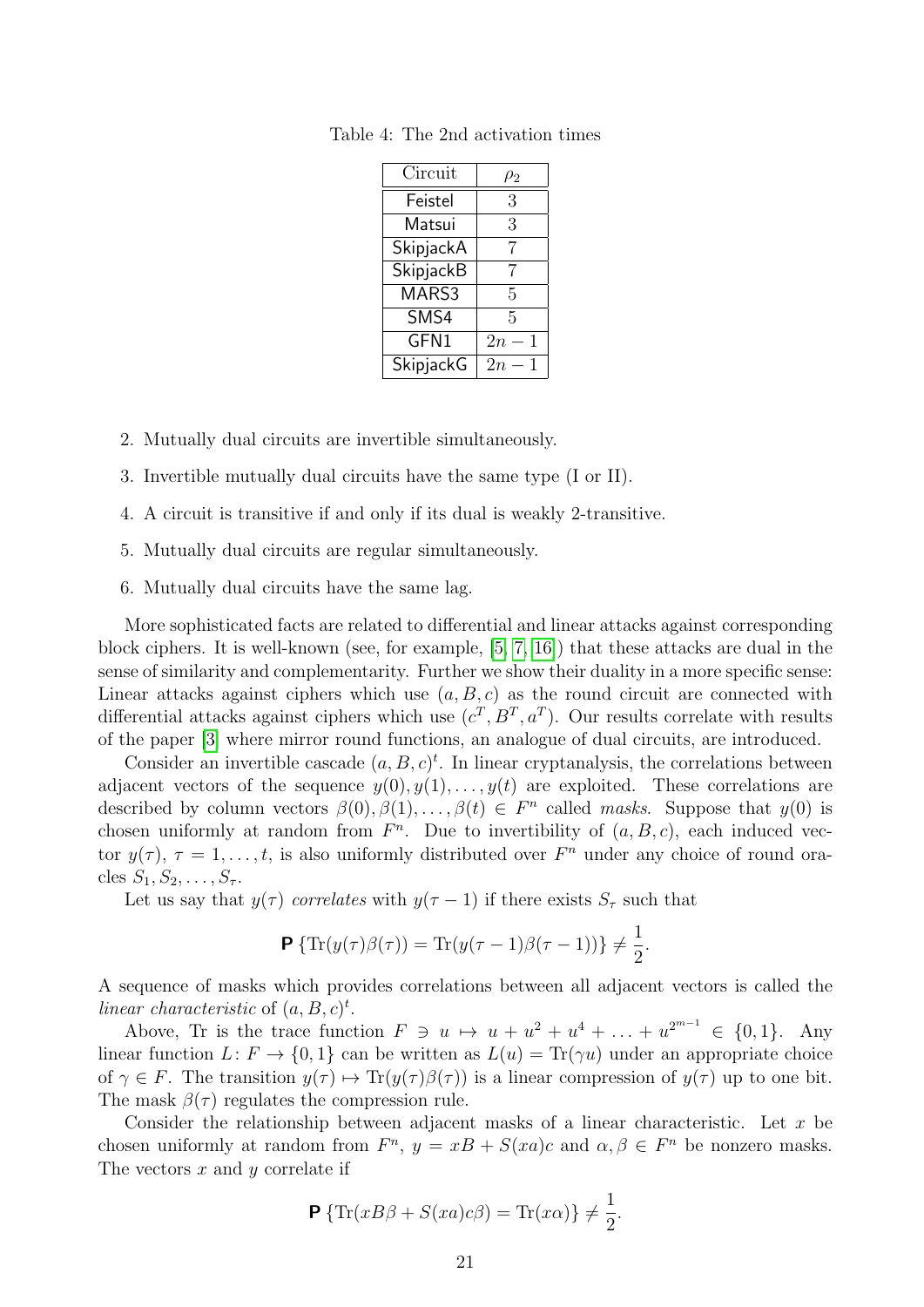With  $c\beta = 0$  the correlation is possible if and only if  $\alpha = B\beta$ . Let  $c\beta = \gamma \neq 0$ . Then the correlation condition is refined as follows:

$$
\mathbf{P}\left\{\operatorname{Tr}(x(B\beta+\alpha))=\operatorname{Tr}(S(xa)\gamma)\right\}\neq\frac{1}{2}.
$$

The correlation appears with some S if and only if  $u = xa$  and  $v = x(B\beta + \alpha)$  are related linearly, that is,  $v = u\delta$  for some nonzero  $\delta \in F$ . It means that

$$
\alpha = B\beta + \delta a.
$$

Gathering all, masks  $\beta(0), \beta(1), \ldots, \beta(t)$  form a characteristic if

<span id="page-21-1"></span>
$$
\beta(\tau - 1) = \begin{cases} B\beta(\tau), & c\beta(\tau) = 0, \\ B\beta(\tau) + \delta(\tau)a, & c\beta(\tau) \neq 0. \end{cases}
$$
 (3)

for  $\tau = t, \ldots, 2, 1$  and some nonzero  $\delta(\tau) \in F$ .

Comparing the equations [\(1\)](#page-17-1) and [\(3\)](#page-21-1), we immediately obtain the following result.

<span id="page-21-2"></span>**Theorem 12.** Let  $\beta(0), \beta(1), \ldots, \beta(t)$  be a linear characteristic of an invertible cascade  $(a, B, c)^t$ . Then  $\Delta\alpha(0), \Delta\alpha(1), \ldots, \Delta\alpha(t)$ , where  $\Delta\alpha(\tau) = \beta(t - \tau)^T$ , is the differential characteristic of the dual cascade  $(c^T, B^T, a^T)^t$ . The converse is also true.

Recall that the condition  $\Delta \alpha (\tau - 1)a \neq 0$  in [\(1\)](#page-17-1) is called the activation. The dual condition  $c\beta(\tau) \neq 0$  in [\(3\)](#page-21-1) is also the activation, only linear not differential. Theorem [12](#page-21-2) means that the minimum number of linear activations in some cascade is equal to the minimum number of differential activations in the dual cascade. This fact helps to switch from linear attacks to differential ones during security evaluation of block ciphers.

## <span id="page-21-0"></span>10 Expandability

The GFN1 and SkipjackG circuits are actually families of circuits of growing dimension  $n$ . We can easily switch from one dimension to another because the parameters  $(a, B, c)$  of the circuits are simply described depending on n. We call this property expandability.

Expandable circuits can be used to build variable input length (VIL) or wide-block (WBL) ciphers. To support cryptographic strength and effectiveness of these ciphers, an underlying circuit must be regular, has to have small X-complexity, direct and inverse lags.

Both GFN1 and SkipjackG satisfy all these properties except the last one: Their inverse lags are close to their dimensions (see Table [2\)](#page-8-1). That is why the circuits have rather large indices of 2-transitivity (see Table [3\)](#page-12-0) and hypothetical VIL- or WBL-ciphers should involve a rather large number of rounds to achieve cryptographic strength.

Further we discuss one possible expandable circuit with better diffusion properties. This circuit, called BeltWBL, has already been used in [\[21\]](#page-24-12) where symmetric cryptographic algorithms based on the block cipher Belt are standardized. More precisely, BeltWBL is the core of the belt-keywrap algorithm which provides confidentiality and integrity control of variable length keys. In general, BeltWBL can be used to construct WBL-ciphers, that is why the name. The idea of BeltWBL belongs to Andrey Afonenko.

The BeltWBL circuit of dimension  $n \geq 2$  is described as follows:

1) B is a Frobenius cell which last column is  $b = (1, 1, \ldots, 1, 0)^T$ ;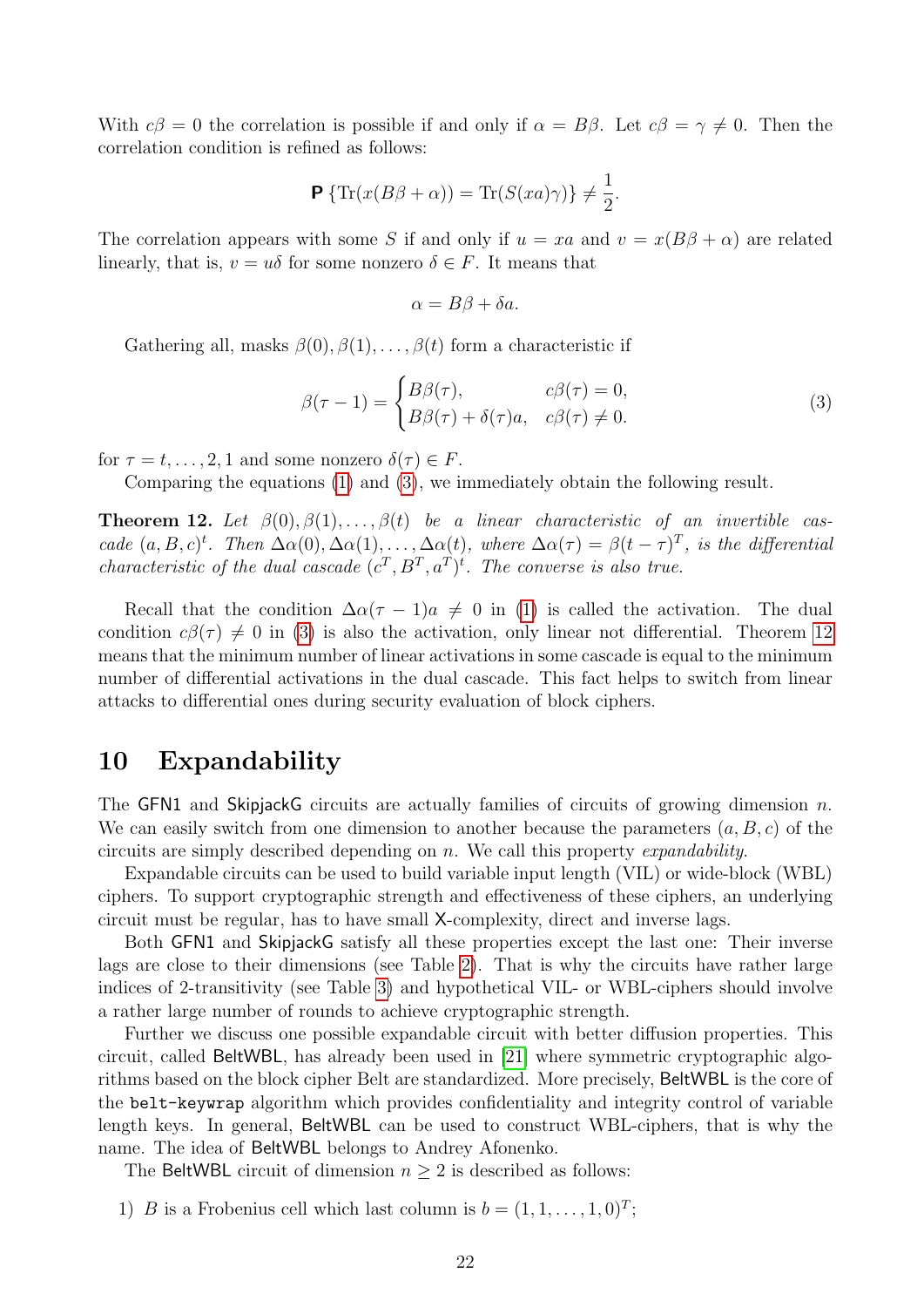- 2)  $a = b$ ;
- 3)  $c = (0, 0, \ldots, 1, 0).$

It is interesting that the last two columns (rows) of the extended matrix are equal.

The circuit has type I. It coincides with Feistel for  $n = 2$ . The next theorem shows that BeltWBL is optimal with respect to the mentioned diffusion properties.

**Theorem 13.** The BeltWBL circuit of dimension  $n > 2$  is regular. The lags of BeltWBL and BeltWBL $^{-1}$  are both equal to 1.

*Proof.* Apply Theorem [9](#page-16-2) to prove regularity. Firstly, the polynomial  $f_B(\lambda) = \lambda^n + a(\lambda)$  is coprime to  $a(\lambda) = 1 + \lambda + \ldots + \lambda^{n-2}$ . Secondly, the matrix P from the statement of Theorem [9](#page-16-2) has the form:

|  | $1 \ldots 1 \quad 0$ |                |                |          |
|--|----------------------|----------------|----------------|----------|
|  | $1 \ldots$           | $\overline{0}$ | $\mathbf{1}$   | $\theta$ |
|  | $1 \ldots 1 \quad 0$ |                |                | $\theta$ |
|  |                      |                |                |          |
|  | $1 \ldots$           | $\overline{0}$ | $\overline{0}$ | $\theta$ |
|  | $0 \ldots$           | $\overline{0}$ | $\overline{0}$ | 0I       |

Hence,  $cP = (0, 1, 0, \ldots, 0)$  and the polynomial  $(cP)(\lambda) = \lambda$  is also coprime to  $f_B(\lambda)$ . Conditions of Theorem [9](#page-16-2) are satisfied and BeltWBL is regular.

Since  $ca = 0$ , the lag of BeltWBL is equal to 1. The lag of BeltWBL<sup>-1</sup> =  $(B^{-1}a, B^{-1}, cB^{-1})$ is the minimum l such that

$$
cB^{-1}(B^{-1})^{l-1}B^{-1}a = cB^{-1-l}a = 1.
$$

We have  $cB^{-1} = (0, 0, \ldots, 0, 1), cB^{-2} = (1, 0, \ldots, 0, 0)$  and  $cB^{-2}a = 1$ . Thus, the inverse lag is also equal to 1.  $\Box$ 

Finally, let us discuss the X-complexities of BeltWBL, BeltWBL<sup>−</sup><sup>1</sup> and their cascades. The BeltWBL circuit induces the mapping

$$
(x_1, x_2, \ldots, x_{n-2}, x_{n-1}, x_n) \mapsto (x_2, x_3, \ldots, x_{n-1}, x_n + S(u), u),
$$

where  $u = x_1 + x_2 + \ldots + x_{n-1}$ . We need  $n-2$  additions to calculate u and one more addition to calculate  $x_n + S(u)$ . Therefore, the X-complexity of BeltWBL is  $n - 1$ .

Fortunately, for large n the X-complexity of the cascade BeltWBL<sup>t</sup> is considerably less than  $(n-1)t$ . Indeed, storing  $x_1$ , we can update u in the next round using only 2 additions. Moreover, in the second round we can use just 1 addition if we previously save the sum  $x_2 +$  $\dots + x_{n-1}$ . It means that the X-complexity of BeltWBL<sup>t</sup> does not exceed  $(n-2) + 3(t-1)$ , that is, we need approximately 3 additions per round (this is the case of MARS3 and SMS4) as t grows.

The inverse mapping has the form:

$$
(x_1, x_2, x_3, \ldots, x_{n-1}, x_n) \mapsto (u + x_n, x_1, x_2, \ldots, x_{n-2}, x_{n-1} + S(x_n)),
$$

where  $u = x_1 + x_2 + \ldots + x_{n-2}$ . The X-complexity of BeltWBL<sup>-1</sup> is again equal to  $n-1$ . In the cascade BeltWBL<sup>-t</sup> of large dimension n, we can again update u using 2 additions and, therefore, decrease the average X-complexity per round from  $n-1$  to approximately 4.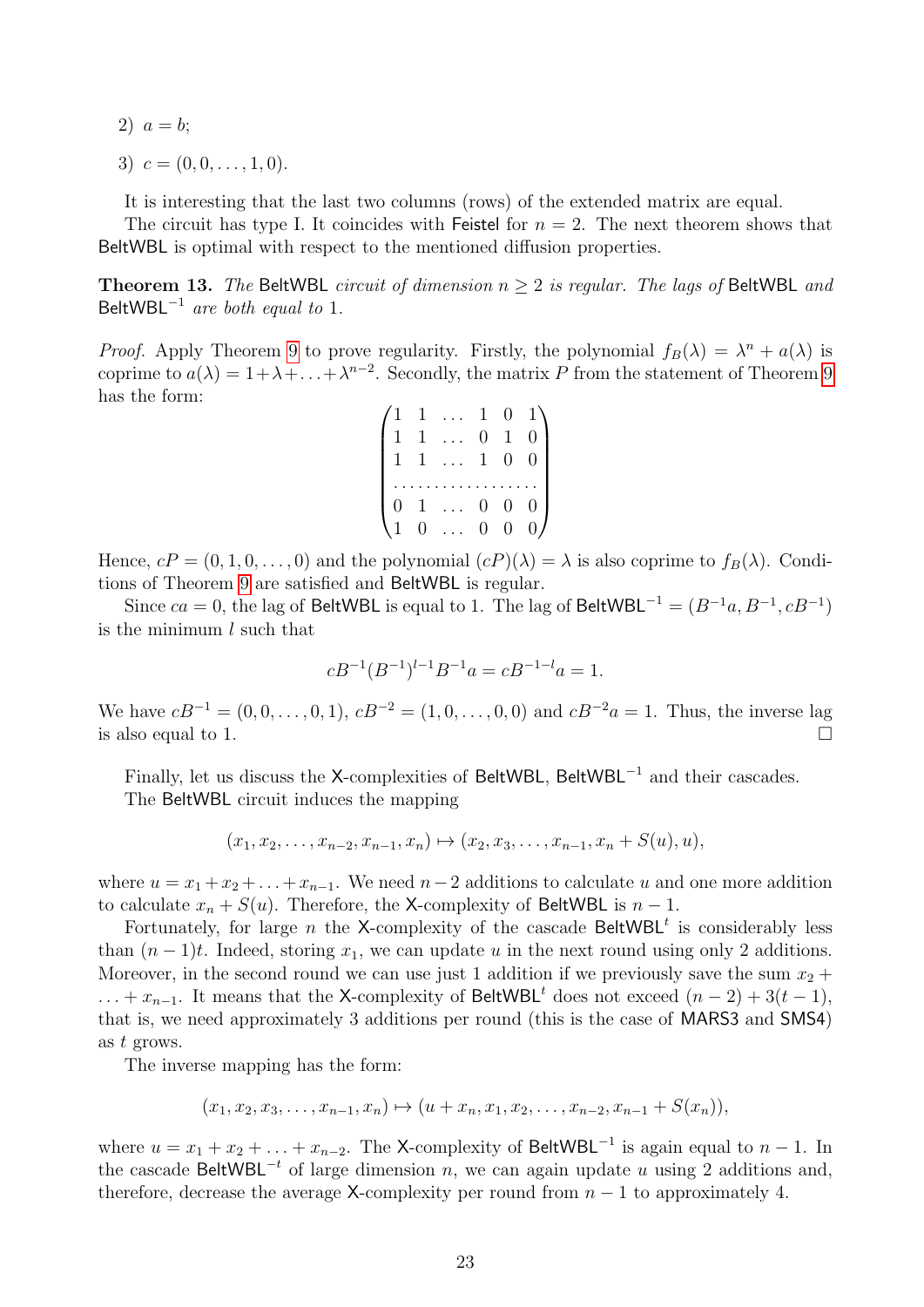Acknowledgments: The author thanks Andrey Afonenko, Vadim Marchuk and Svetlana Mironovich who have been involved in XS-circuits-related projects and made a significant contribution to the overall understanding of the topic. The author thanks Sugata Gangopadhyay, Nishant Sinha and Oleg Solovey for valuable discussions about future research directions. The author also thanks Egor Lawrenov for his help in preparing Appendix [A.](#page-25-0)

# References

- <span id="page-23-0"></span>[1] T. Berger, M. Minier, and G. Thomas. Extended generalized Feistel networks using matrix representation. In: Selected Areas in Cryptography –  $SAC$  2013. Ed. by T. Lange, K. Lauter, and P. Lisoněk. Vol. 8282. Lecture Notes in Computer Science. Berlin, Heidelberg: Springer, 2014, pp. 289–305.
- <span id="page-23-8"></span>[2] E. Biham, A. Biryukov, and A. Shamir. Cryptanalysis of Skipjack reduced to 31 rounds using impossible differentials. In: Advances in Cryptology –  $EUROCRYPT'99$ . Ed. by J. Stern. Vol. 1592. Lecture Notes in Computer Science. Berlin, Heidelberg: Springer, 1999, pp. 12–23.
- <span id="page-23-1"></span>[3] C. Blondeau, A. Bogdanov, and M. Wang. On the (in)equivalence of impossible differential and zero-correlation distinguishers for Feistel- and Skipjack-type ciphers. In: Applied Cryptography and Network Security. Ed. by I. Boureanu, P. Owesarski, and S. Vaudenay. Vol. 1592. Lecture Notes in Computer Science. Cham: Springer, 2014, pp. 271–288.
- <span id="page-23-2"></span>[4] C. Blondeau and M. Minier. Analysis of impossible, integral and zero-correlation attacks on Type-II generalized Feistel networks using the matrix method. In: Fast Software Encryption. Ed. by G. Leander. Vol. 9054. Lecture Notes in Computer Science. Berlin, Heidelberg: Springer, 2015, pp. 92–113.
- <span id="page-23-9"></span>[5] C. Blondeau and K. Nyberg. New links between differential and linear cryptanalysis. In: Advances in Cryptology – EUROCRYPT 2013. Ed. by T. Johansson and P. Q. Nguyen. Vol. 7881. Lecture Notes in Computer Science. Berlin, Heidelberg: Springer, 2013, pp. 388–404.
- <span id="page-23-4"></span>[6] C. Burwick et al. MARS – A Candidate Cipher for AES. NIST AES Proposal. 1999.
- <span id="page-23-10"></span>[7] F. Chabaud and S. Vaudenay. Links between differential and linear cryptanalysis. In: Advances in Cryptology – EUROCRYPT'94. Ed. by A. De Santis. Vol. 950. Lecture Notes in Computer Science. Berlin, Heidelberg: Springer, 1995, pp. 356–365.
- <span id="page-23-7"></span>[8] J. Choy and H. Yap. Impossible boomerang attack for block cipher structures. In: Advances in Information and Computer Security. Ed. by T. Takagi and M. Mambo. Vol. 5824. Lecture Notes in Computer Science. Berlin, Heidelberg: Springer, 2009, pp. 22–37.
- <span id="page-23-6"></span>[9] J. Choy et al. Cryptographic properties and application of a generalized unbalanced Feistel network structure. Cryptography and Communications 3 (3) (2011), pp. 141– 164. url: <https://doi.org/10.1007/s12095-011-0042-6>.
- <span id="page-23-5"></span>[10] W. Diffie and G. Ledin. SMS4 Encryption Algorithm for Wireless Networks. Cryptology ePrint Archive, Report 2008/329. 2008. url: <https://eprint.iacr.org/2008/329>.
- <span id="page-23-3"></span>[11] H. Feistel, W. A. Notz, and J. L. Smith. Some cryptographic techniques for machineto-machine data communications. Proceedings of the IEEE 63 (11) (1975), pp. 1545– 1554.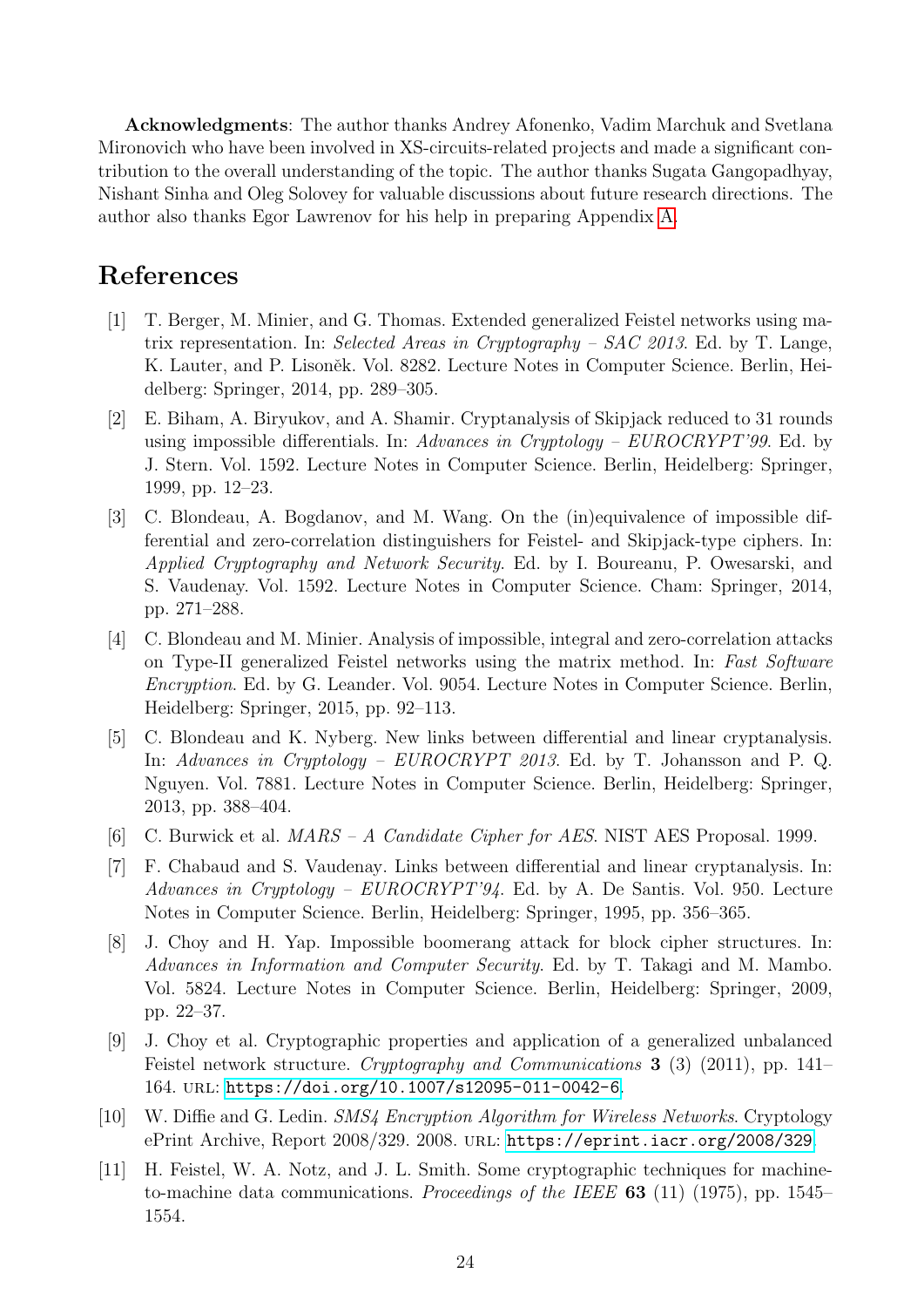- <span id="page-24-7"></span>[12] L. Knudsen.  $DEAL - A$  128-bit Block Cipher. NIST AES Proposal. 1998. URL: [http:](http://citeseerx.ist.psu.edu/viewdoc/summary?doi=10.1.1.32.7982) [//citeseerx.ist.psu.edu/viewdoc/summary?doi=10.1.1.32.7982](http://citeseerx.ist.psu.edu/viewdoc/summary?doi=10.1.1.32.7982).
- <span id="page-24-2"></span>[13] X. Lai and J. L. Massey. A proposal for a new block encryption standard. In: Advances in Cryptology –  $EUROCRYPT'90$ . Ed. by I. B. Damgård. Vol. 473. Lecture Notes in Computer Science. Berlin, Heidelberg: Springer, 1991, pp. 389–404.
- <span id="page-24-9"></span>[14] R. Liddl and H. Niederreiter. Finite Fields. New York, NY, USA: Cambridge University Press, 1997.
- <span id="page-24-8"></span>[15] Y. Luo et al. A unified method for finding impossible differentials of block cipher structures. Inf. Sci. 263 (2014), pp. 211-220. URL: [https://doi.org/10.1016/j.ins.](https://doi.org/10.1016/j.ins.2013.08.051) [2013.08.051](https://doi.org/10.1016/j.ins.2013.08.051).
- <span id="page-24-0"></span>[16] F. M. Malyshev. The duality of differential and linear methods in cryptography. Russian. Mat. Vopr. Kriptogr. 5 (3) (2014), pp. 35–47. url: <https://doi.org/10.4213/mvk128>.
- <span id="page-24-3"></span>[17] M. Matsui. New block encryption algorithm MISTY. In: Fast Software Encryption. Ed. by E. Biham. Vol. 1267. Lecture Notes in Computer Science. Berlin, Heidelberg: Springer, 1997, pp. 54–68.
- <span id="page-24-1"></span>[18] D. A. McGrew and J. Viega. The security and performance of the Galois/Counter Mode (GCM) of operation. In: *Progress in Cryptology – INDOCRYPT 2004*. Ed. by A. Canteaut and K. Viswanathan. Vol. 3348. Lecture Notes in Computer Science. Berlin, Heidelberg: Springer, 2005, pp. 343–355.
- <span id="page-24-4"></span>[19] Skipjack and KEA Algorithm Specifications. Version 2.0. National Institute of Standards and Technology. 1998. url: <http://csrc.nist.gov/encryption/skipjack-kea.htm>.
- <span id="page-24-10"></span>[20] L. Solomon. Similarity of the companion matrix and its transpose. Linear Algebra and its Applications 302–303 (1999), pp. 555–561. URL: [http://www.sciencedirect.com/](http://www.sciencedirect.com/science/article/pii/S0024379599002104) [science/article/pii/S0024379599002104](http://www.sciencedirect.com/science/article/pii/S0024379599002104).
- <span id="page-24-12"></span>[21] STB 34.101.31-2011. Information Technology and Security. Data Encryption and Integrity Algorithms. Russian. Standard of Belarus. Minsk: Gosstandard of Belarus, 2011. url: <http://apmi.bsu.by/assets/files/std/belt-spec27.pdf>.
- <span id="page-24-6"></span>[22] J. Sung et al. Provable security for the Skipjack-like structure against differential cryptanalysis and linear cryptanalysis. In: Advances in Cryptology – ASIACRYPT 2000. Ed. by T. Okamoto. Vol. 1976. Lecture Notes in Computer Science. Berlin, Heidelberg: Springer, 2000, pp. 274–288.
- <span id="page-24-11"></span>[23] H. Yap. Impossible differential characteristics of extended Feistel networks with provable security against differential cryptanalysis. In: Advances in Security Technology. Ed. by H. Kim, T. Kim, and A. Kiumi. Vol. 29. Communications in Computer and Information Science. Berlin, Heidelberg: Springer, 2009, pp. 103–121.
- <span id="page-24-5"></span>[24] Y. Zheng, T. Matsumoto, and H. Imai. On the construction of block ciphers provably secure and not relying on any unproved hypotheses. In: Advances in Cryptology – CRYPTO'89 Proceedings. Ed. by G. Brassard. Vol. 435. Lecture Notes in Computer Science. New York, NY: Springer, 1990, pp. 461–480.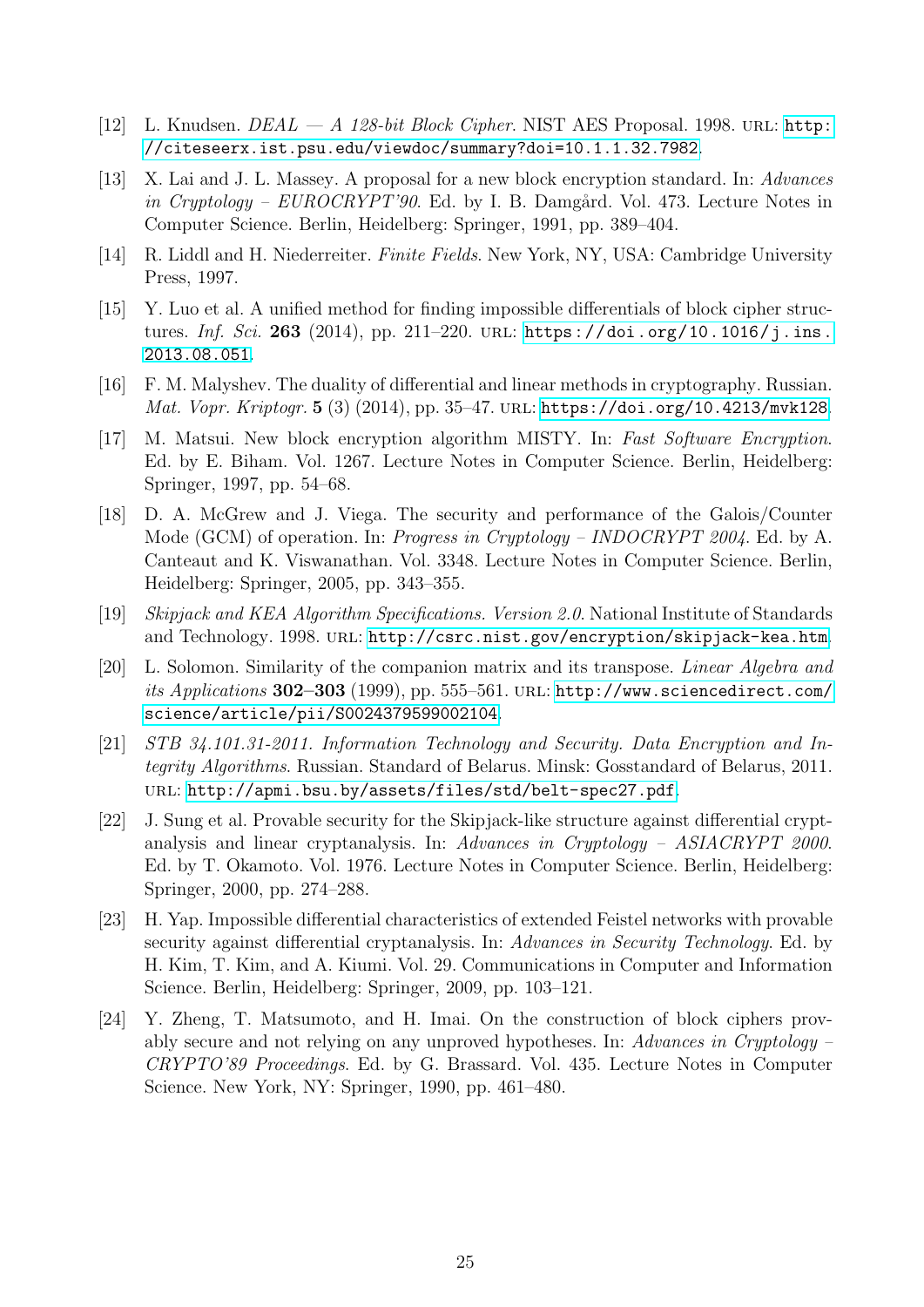# <span id="page-25-0"></span>A Canonical forms

#### A.1 Bringing to canonical forms

Let  $(a, B, c)$  be a regular XS-circuit. Let us show how to bring it to the first and second canonical forms. We proceed in two steps.

- 1. Make B a Frobenius cell.
- 2. Construct a normalizer P of B such that  $cP = (0, 0, \ldots, 0, 1)$  for the first form or  $P^{-1}a = (1, 0, \ldots, 0, 0)$  for the second.

To implement the first step, replace  $(a, B, c)$  with  $(A^{-1}a, A^{-1}BA, cA)$ . Let us recall that  $A = (a \ Ba \dots B^{n-1}a)$ . The matrix  $A^{-1}BA$  is indeed a Frobenius cell with the characteristic polynomial  $f_B(\lambda) = b_1 + b_2\lambda + \ldots + b_n\lambda^{n-1} + \lambda^n$ . It follows from the fact that the matrix

$$
B(a \; Ba \; \dots \; B^{n-2}a \; B^{n-1}a) = (Ba \; B^2a \; \dots \; B^{n-1}a \; B^n a)
$$

coincides with the matrix

$$
(a \ Ba \ \dots \ B^{n-1}a)\begin{pmatrix} 0 & 0 & \dots & 0 & 0 & b_1 \\ 1 & 0 & \dots & 0 & 0 & b_2 \\ 0 & 1 & \dots & 0 & 0 & b_3 \\ \vdots & \vdots & \vdots & \ddots & \vdots & \vdots \\ 0 & 0 & \dots & 1 & 0 & b_{n-1} \\ 0 & 0 & \dots & 0 & 1 & b_n \end{pmatrix} = \left( Ba \ B^2a \ \dots \ B^{n-1}a \ \sum_{i=1}^n b_i B^{i-1}a \right).
$$

We take into account that  $B^n = \sum_{i=1}^n b_i B^{i-1}$ .

At the second step, in the triple  $(a, B, c)$ , the matrix B is a Frobenius cell. Consider its normalizer  $\lambda$  cm  $\lambda$ 

$$
P = P(c) = \begin{pmatrix} cM_1 \\ cM_2 \\ \vdots \\ cM_n \end{pmatrix}.
$$

Here the matrices  $M_i$  are constructed from B according to the rules defined in Section [7.](#page-13-0) In particular,  $M_n = E$  and  $(0, 0, \ldots, 0, 1)P = c$ . Therefore,  $cP^{-1} = (0, 0, \ldots, 0, 1)$  and

$$
(Pa, B, (0, 0, \ldots, 0, 1))
$$

is the first canonical form of  $(a, B, c)$ .

The matrix  $A = (a \ Ba \dots B^{n-1}a)$  is the normalizer of B:

$$
BA = (Ba B2a ... Bna) = \left(Ba B2a ... \sum_{i=1}^{n} b_i B^{i-1}a\right) = AB.
$$

Moreover,  $a = A(1, 0, \ldots, 0, 0)^T = a$  and  $A^{-1}a = (1, 0, \ldots, 0, 0)^T$ . This means that

$$
((1,0,\ldots,0,0)^T,B,cA)
$$

is the second form.